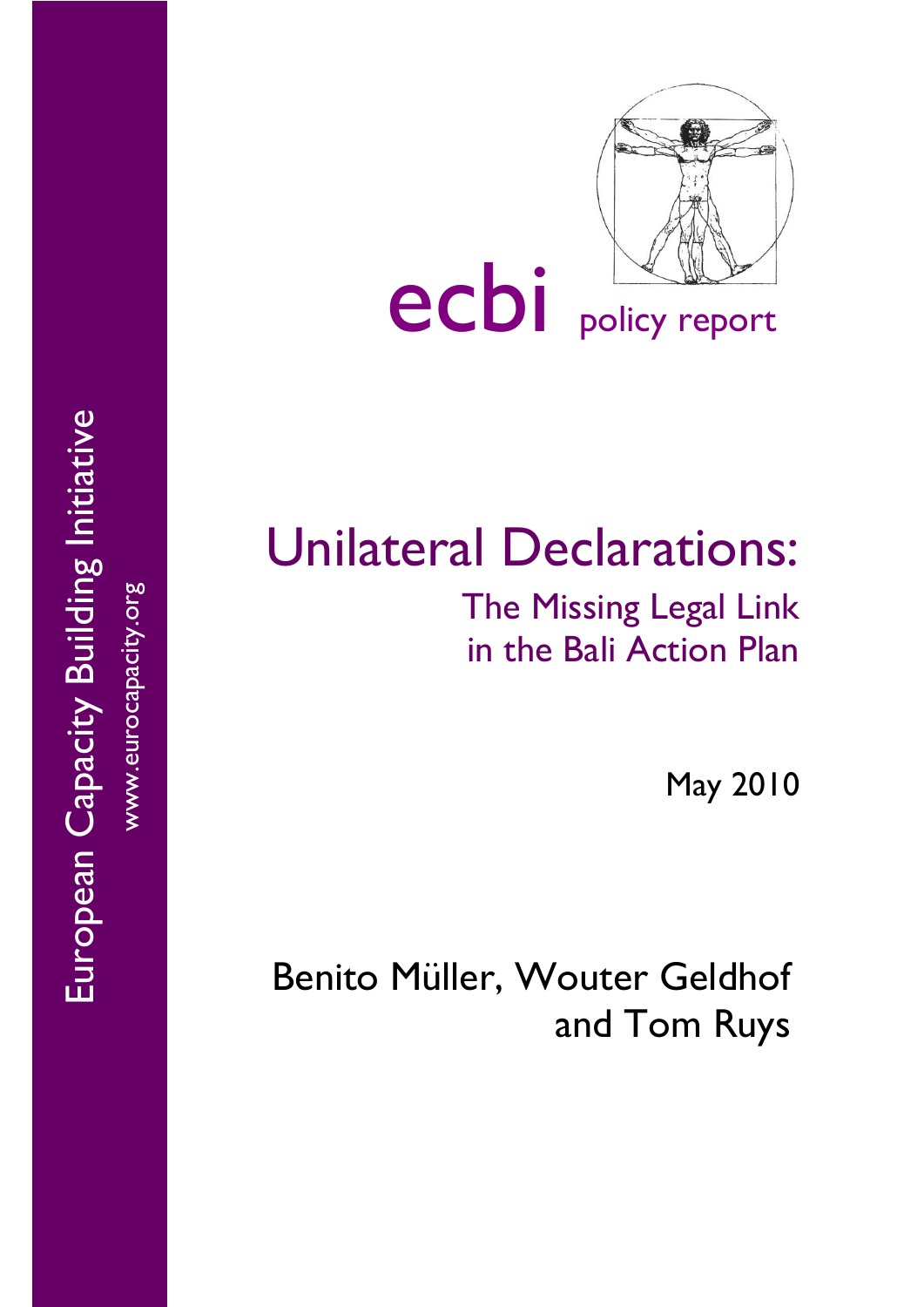The contents of this paper are the authors' sole responsibility. They do not necessarily represent the views of the European Capacity Building Initiative (ecbi) or any of its Members.

All rights reserved. No part of this publication may be reproduced, stored in a retrieval system, or transmitted in any form or by any means, electronic, mechanical, photocopying, recording, or otherwise, without prior permission of the ecbi.

#### Acknowledgment:

Support for this Report, either financial or in kind, was provided by the Legal Response Initiative, (LRI) the German Ministry of Economi<sup>c</sup> Dev<sup>e</sup>lopm<sup>e</sup>n<sup>t</sup> and Co-op<sup>e</sup>ration (BMZ), and the Swedish International Dev<sup>e</sup>lopm<sup>e</sup>n<sup>t</sup> Coop<sup>e</sup>ration Ag<sup>e</sup>ncy (Sida)

We would also like to Harald Winkler and Stephen J. Porter for their insightful feed-back.

#### About the authors:

Dr. Benito Müller (corresponding author) is Director, Energy & Environment, Oxford Institute for Energy Studies, a Recognised Independent Centre of the University of Oxford. He is also Managing Director, Oxford Climate Policy, where he directs the European Capacity Building Initiative (ecbi). benito.mueller@philosophy.ox.ac.uk

Wouter Geldhof is partner at Stibbe Brussels, where he heads the department for energy and climate law. He is also an affiliated researcher at the *Centrum voor Milieu- en Energierecht* at the University of Ghent as well as a member of the editorial board of the MER, responsible for energy law. wouter.geldhof@stibbe.com

Dr. Tom Ruys is attorney at law at Stibbe Brussels. He is a senior member of the Leuven Centre for Global Governance Studies and a substitute lecturer in public international law at the University of Leuven.

tom.ruys@stibbe.com

Available at

## www.EuroCapacity.org www.OxfordClimatePolicy.org

#### www.ggs.kuleuven.be

#### www.ugent.be/re/publiekrecht/nl/instituten/milieu-energierecht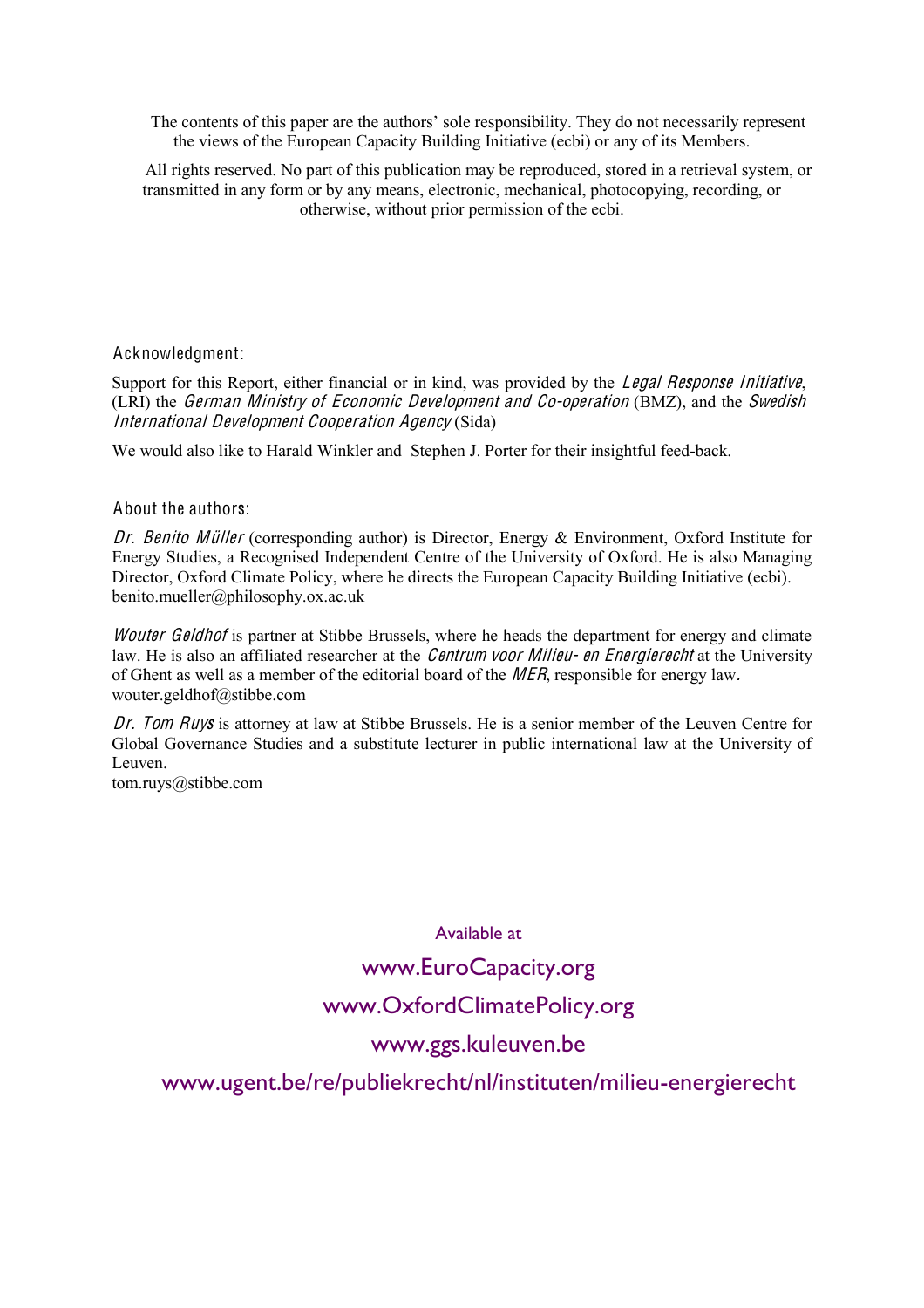#### **Table of Contents**

| 5.3. Unilateral declarations concerning greenhouse gas emission reductions 25 |  |
|-------------------------------------------------------------------------------|--|

#### Table of Boxes

| Box 4. Joint Statement, Third Meeting of BASIC Ministers Cape Town, 25 April 2010  10 |  |
|---------------------------------------------------------------------------------------|--|
|                                                                                       |  |
|                                                                                       |  |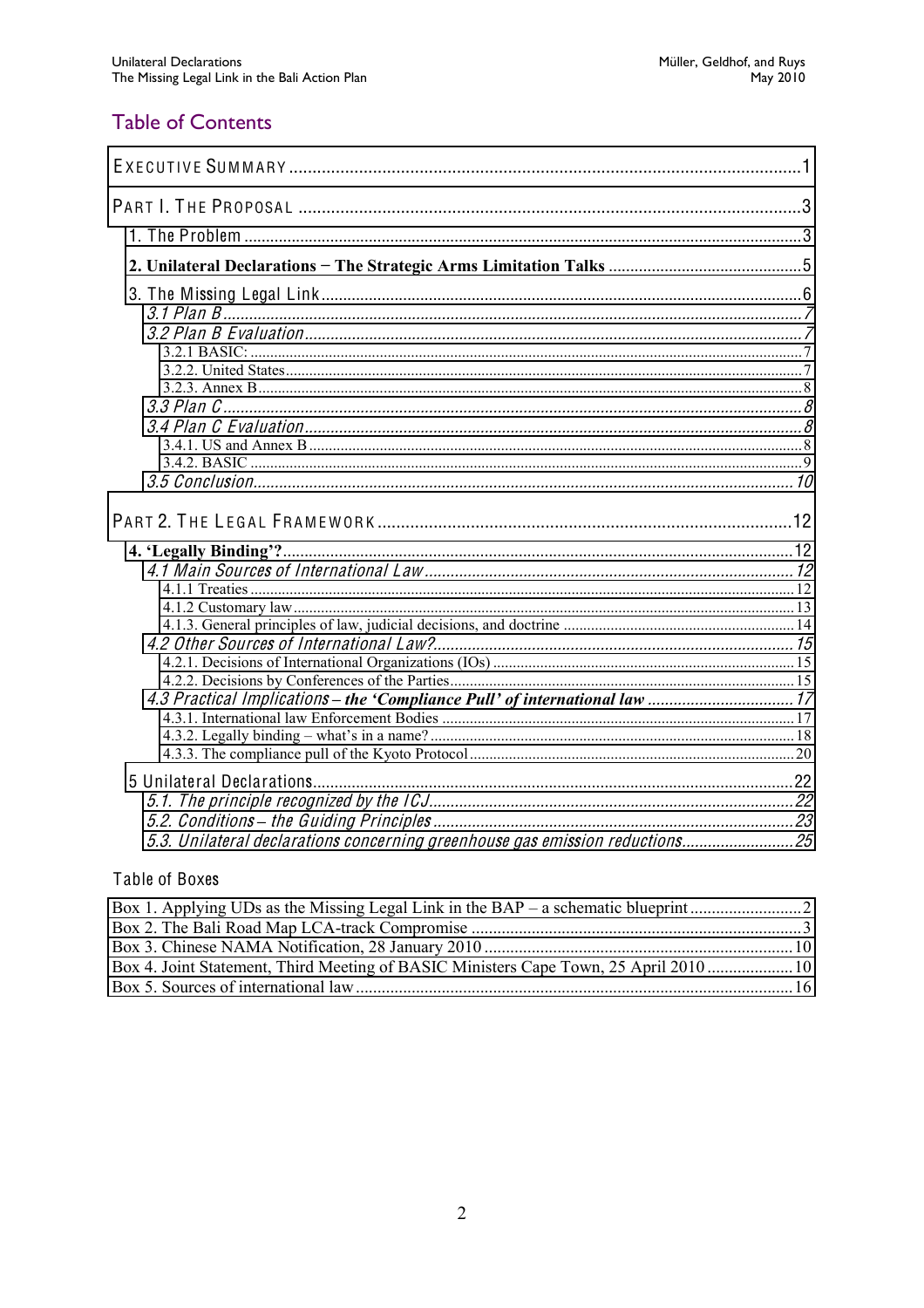#### <span id="page-3-0"></span>Executive Summary

The Bali UN Climate Conference in December 2007 succeeded in resolving a long-standing disagreement between developing countries and the USA by introducing a special negotiating track on Long-term Cooperative Action (LCA) under the UN Framework Convention on Climate Change  $-$  as separate from the Kyoto Protocol (KP) negotiation track  $-$  and by introducing a clear distinction within the former between the mitigation agenda for developing and for developed countries (in paragraphs 1.b.i and 1.b.ii<sup>i</sup>). However, what the Bali Conference did not achieve, was a consensus on how the outcome(s) of the two tracks would relate to each other  $-$  what the legal form of the Copenhagen Agreed Outcome (CAO, as it was known) would be.

There was a clear effort in the months leading up to the Copenhagen Climate Conference in December 2009 to 'fuse' the two tracks, i.e. to have a single outcome, preferably in the form of a legally binding international treaty to supplant the Kyoto Protocol (which was meant by some to be based on the 'key elements' of the Protocol). However, since Copenhagen, almost everybody has realized that this is not going to happen, that we are back on the twin-tracks of the Bali Action Plan (BAP), and back with the question of what the legal format of a Cancun Agreed Outcome (again CAO) in December this year could be.

The problem is that if key Parties in the KP-track insist that *all* major economies take on legally binding commitments through a global and comprehensive climate treaty, then the negotiations seem to be doomed to have no agreed outcome. The aim of this Report is to suggest a way forward which could avoid this doomsday scenario.

The solution to the legal format problem proposed here is based on the fact that treaties are not the only way in which countries can bind themselves internationally. An alternative instrument which has been used in the past  $-$  for example in avoiding the breakdown of the second round of the Strategic Arms Limitation Talks (SALT II) between the US and the then USSR  $-$  is that of issuing a Unilateral Declaration (UD).

The proposal, described in some detail in Part I of this Report, is simply to use such Unilateral Declarations to provide a legal patch between the simplest outcomes of the two tracks, namely an amendment of the Protocol regarding a post-2012 commitment period for the KP-track, and a set of COP decisions under the LCA-track. As summarized in Box 1, the idea is that key Parties would endorse certain aspects of the LCA outcome through Unilateral Declarations, which would hopefully be sufficient for the Annex B Parties to the Kyoto Protocol to agree on a second commitment period.

The point here is simply that, in principle, it is possible to have a (mitigation) deal which is legally binding for all of the key Parties which, while being compatible with the twin-track approach of the Bali Action Plan, does not rely on a grand-unifying treaty. It is possible to patch the twin-tracks of the Bali Action Plan together through the use of Unilateral Declarations.

This patchwork solution clearly lacks the elegance of the sort of global cap-and-trade deal some might wish to see. However, it may well work, making it worth considering – before throwing out the baby with the global trading treaty bathwater and sacrificing it on the altar of a global carbon price!

The Second Part of the Report is devoted to providing some legal background on International Law, Unilateral Declarations, and what it means to be legally binding. The concept 'legally binding' is, certainly not a binary one (black or white) in international law. It should not be mixed up with

 $\overline{a}$ 

i See Box 2.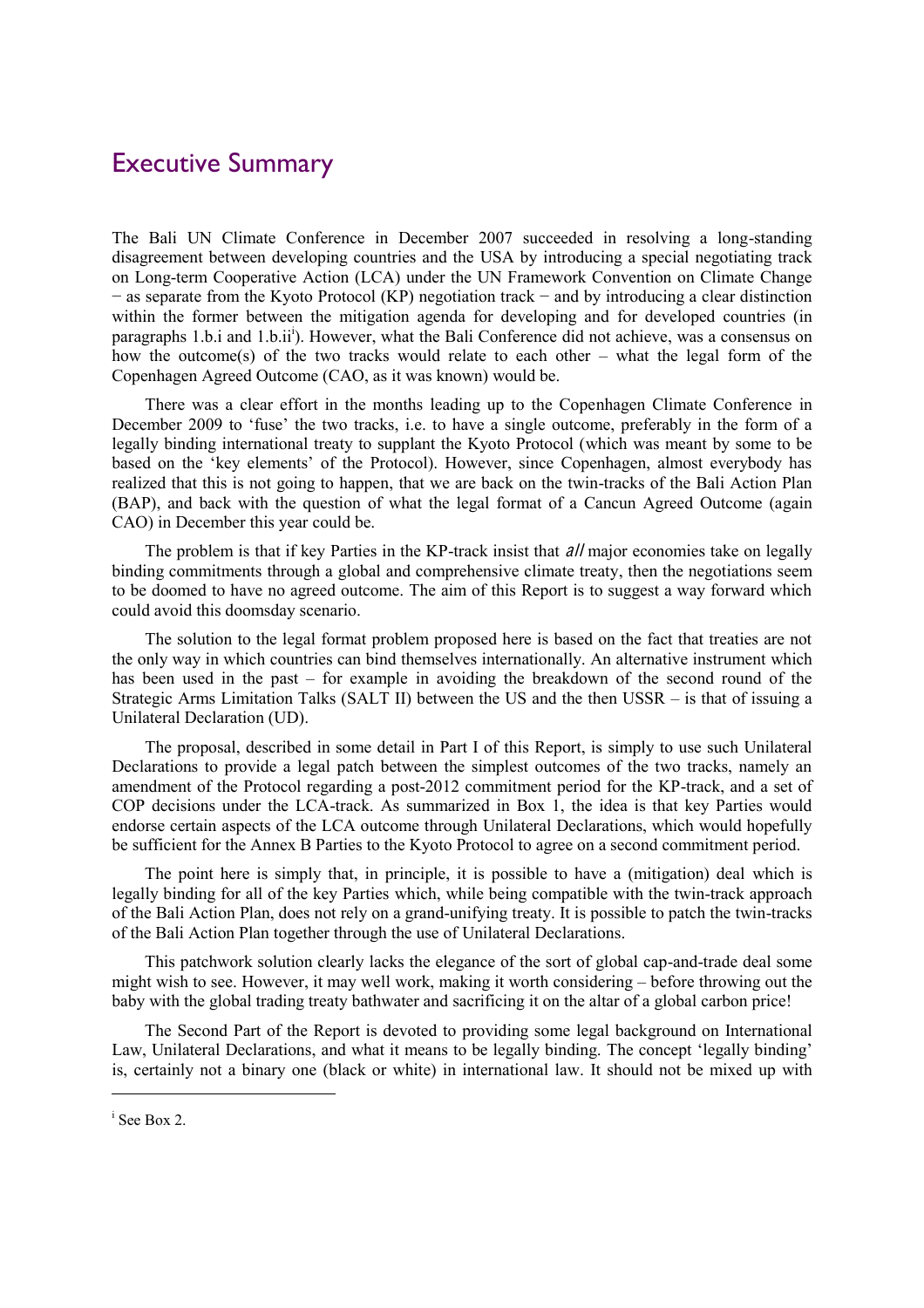'enforceability' or 'enforcement'. The compliance pull of the Kyoto Protocol, which is generally accepted to contain 'legally binding' emission reduction obligations, might, everything being taken into account, appear to be less stringent or deterrent than one might suppose. The concept 'legally binding' in international law is rather a question of grey scales between the extremes of white and black.

Unilateral Declarations do not figure amongst the main sources of international law, namely treaties, customary law, general principles of law, judicial decisions, and the teachings of the most highly qualified legal experts. Nevertheless Unilateral Declarations were, for example, used in the Strategic Arms Limitations Talks. The legally binding character of Unilateral Declarations was confirmed by the International Court of Justice in the Nuclear Test Case. In this case the ICJ defined the two main conditions for Unilateral Declarations to be legally binding: (1) the acts should be public or generally known, and (2) should evidence the intention of the State to be bound. These conditions have recently been codified and refined in the 'Guiding Principles applicable to Unilateral Declarations of States capable of creating legal obligations' adopted by the International Law Commission.

Unilateral Declarations regarding emission reduction obligations, and the monitoring and verification thereof are feasible from an international law point of view and could be used as a way out of the actual climate negotiation stalemate.

| Box 1. Applying UDs as the Missing Legal Link in the BAP - a schematic blueprint |                                                                                                                                                                                                                                                                                                                                                                                                           |  |
|----------------------------------------------------------------------------------|-----------------------------------------------------------------------------------------------------------------------------------------------------------------------------------------------------------------------------------------------------------------------------------------------------------------------------------------------------------------------------------------------------------|--|
| Step 1 (treaty law):                                                             | Amendment of the Kyoto Protocol and its Annex B                                                                                                                                                                                                                                                                                                                                                           |  |
| Step 2 $(COP/CMP)$ :                                                             | (1) Adoption of a set of COP decisions providing for an opt-in mechanism,<br>through which non-KP parties could assume binding commitments by means<br>of UDs, and; the installation of a verification regime                                                                                                                                                                                             |  |
|                                                                                  | (2) Alternative approach: parallel COP $&$ CMP decisions (a) providing for an<br>opt-in mechanism, through which non-KP parties could assume binding<br>commitments by means of UDs (COP), and; (b) opening up the Kyoto<br>verification regime (itself established through a CMP decision) – and<br>possibly the Kyoto flexibility instruments $? -$ to non-KP parties issuing such<br>UDs (COP $&$ CMP) |  |
| Step $3$ (UDs):                                                                  | Issuance of legally binding Unilateral Declarations through which States<br>would opt-in to unconditional (US?) and/or conditional (BASIC countries?)<br>commitments, and would signal participation in the COP/CMP-established<br>verification regime (possibly also in the flexibility mechanisms?).                                                                                                    |  |
| decisions).                                                                      | Each of the three steps would need to come about more or less simultaneously, as part of a global<br>package deal. The conditional or unconditional commitments of the US and the BASIC countries would<br>in this hypothesis derive their legally binding character directly from the UDs (and not from the COP                                                                                          |  |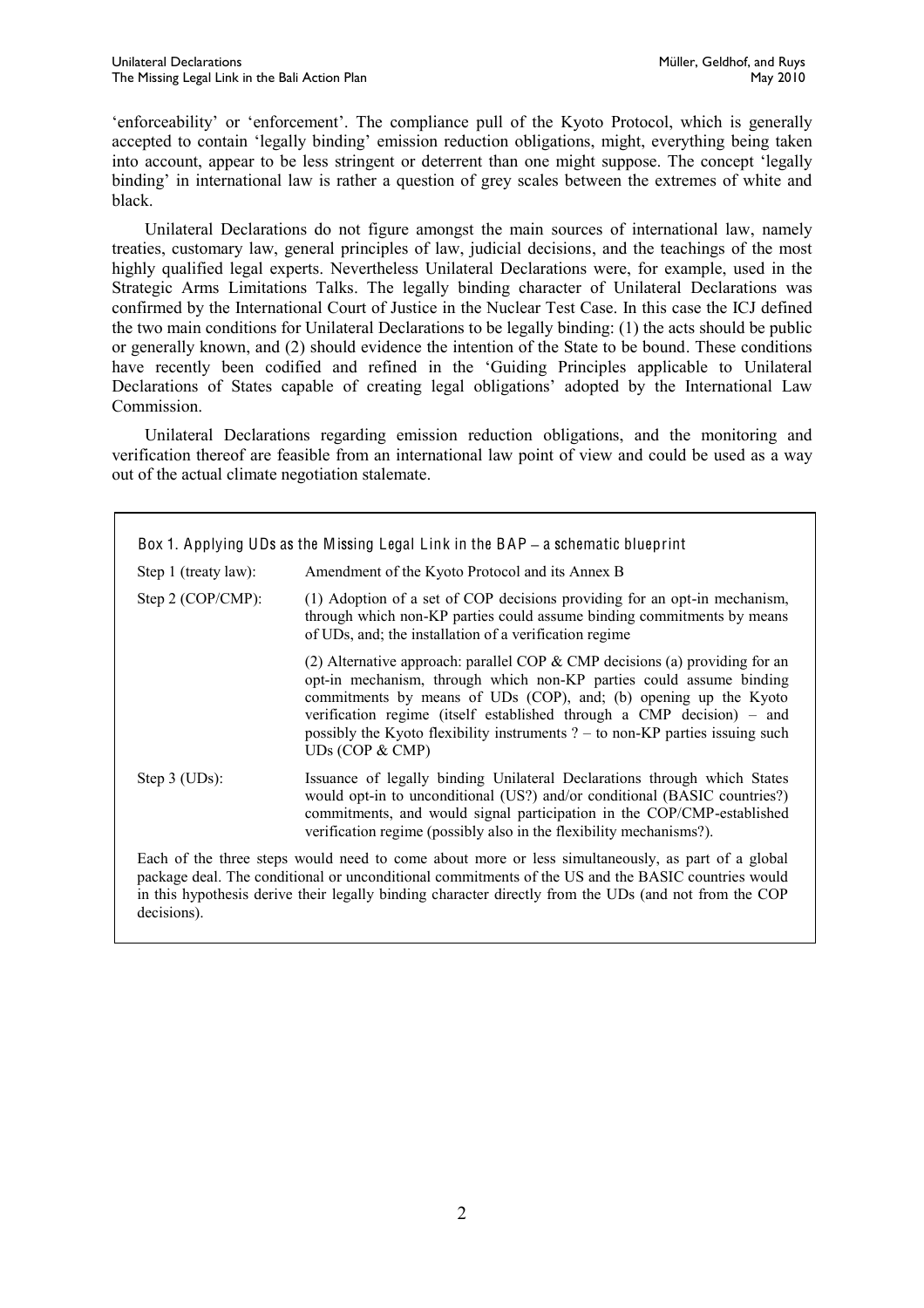## <span id="page-5-0"></span>Part I. The Proposal

#### <span id="page-5-1"></span>1. The Problem

Ever since the 1997 Byrd-Hagel US Senate Resolution in the US Senate,<sup>i</sup> it has been clear that the main problem in setting up an international climate change regime is to balance demands for equal or differentiated treatment between three key 'players': the US, the major developing countries (the BASIC Group<sup>ii</sup>), and the Kyoto Protocol Parties with mitigation commitments (Annex B). Byrd-Hagel demanded completely equal treatment of the US with the BASIC countries, which, for wellknown reasons, was completely unacceptable to them. The US repudiation of the Protocol in 2001 almost led to its demise, not least because some Annex B countries felt, for a number of reasons  $$ such as competitiveness concerns – that they could not take on legally binding targets in the absence of the US (or the BASIC Group). As it happens, the Kyoto Protocol did enter into force, but these tripartite tensions did not disappear, as witnessed in December 2007 at the Bali Climate Conference, which was to set the agenda for negotiations of the future of the UN climate change regime.

Box 2. The Bali Road Map L C A-track Compromise

The Conference of Parties [...] decides to launch a comprehensive process to enable the full, effective and sustained implementation of the Convention through long-term cooperative action, now, up to and beyond 2012, in order to reach an agreed outcome and adopt a decision at its fifteenth session, by addressing, inter alia, [...] enhanced national/international action on mitigation of climate change, including, inter alia, consideration of:

- [1.b.i] Measurable, reportable and verifiable nationally appropriate mitigation commitments or actions, including quantified emission limitation and reduction objectives, by all developed country Parties, while ensuring the comparability of efforts among them, taking into account differences in their national circumstances;
- [1.b.ii] Nationally appropriate mitigation actions by developing country Parties in the context of sustainable development, supported and enabled by technology, financing and capacity-building, in a measurable, reportable and verifiable manner;

The main achievement of Bali was that by introducing two distinct negotiating tracks, the tripartite problem was 'factored' into two distinct issues:

(i) the relationship between the US and the BASIC countries, to be dealt with under the negotiations of the 'Ad Hoc Working Group on Long-term Cooperative Action under the Convention' (AWG-LCA), and

 $\overline{a}$ 

<sup>&</sup>lt;sup>i</sup> 105th Congress, 1st Session, S.Res. 98, 25 July 1997.

ii Brazil, China, India, and South Africa.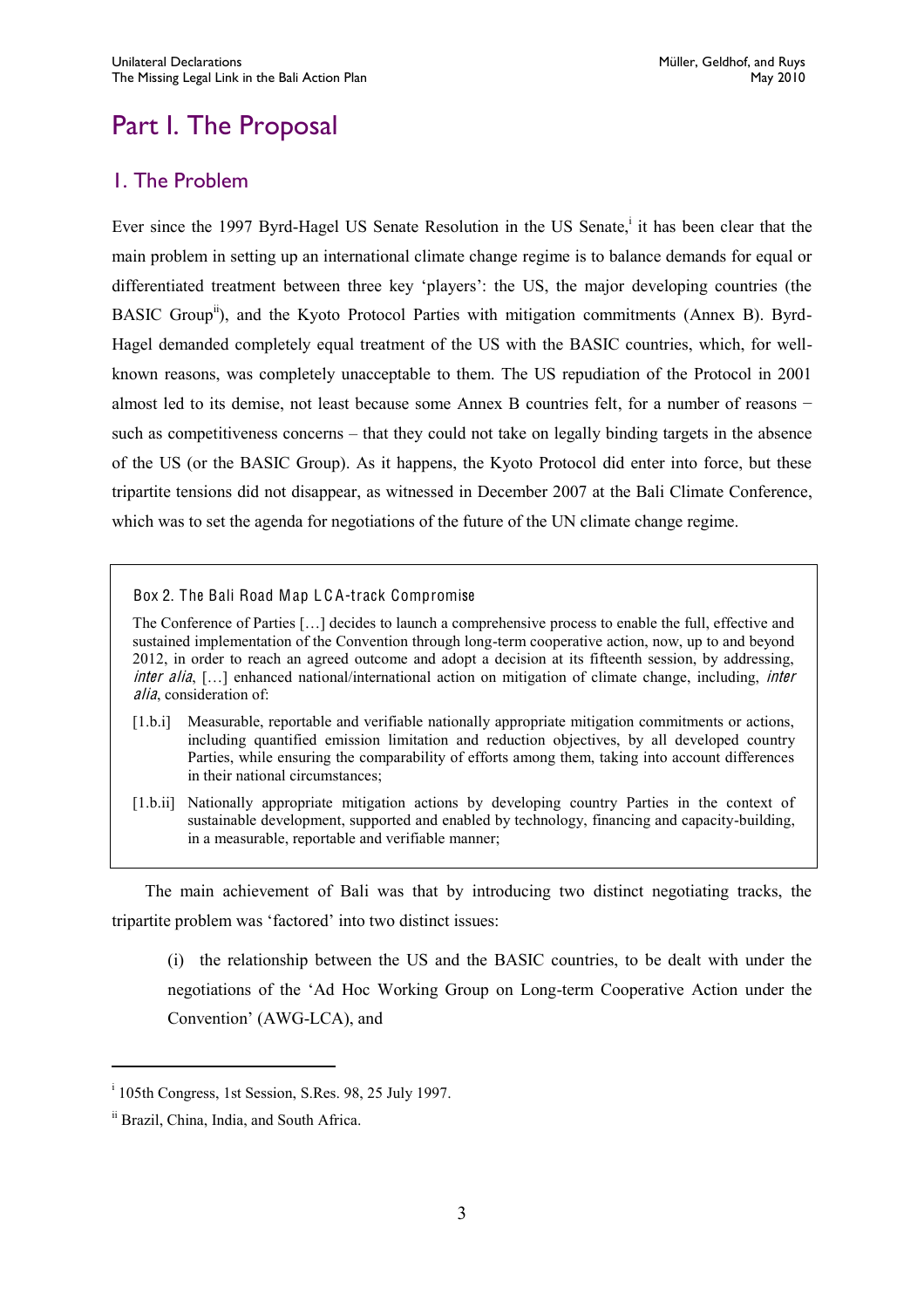(ii) the relationship between the outcome of these negotiations and the outcome of the negotiations of the 'Ad Hoc Working Group on Further Commitments for Annex I Parties under the Kyoto Protocol' (AWG-KP).

The breakthrough of the last night at Bali, in turn, was the agreement between the US and the BASIC countries as to the general format of their relationship under the AWG-LCA, enshrined in paragraph 1.b of the Bali Action Plan (see Box 2). The obvious similarities between 1.b.i and 1.b.ii enabled the US to claim that their demand for equal treatment was sufficiently respected, while the equally obvious differences (nationally appropriate mitigation actions or 'NAMAs' versus quantified Emission Limitation and Reduction Objectives or 'QELROs') enabled the BASIC countries to claim that differentiated treatment was sufficiently retained. It was a major compromise on both sides, and something that must not be jeopardized in the endgame of the negotiations.

What Bali did not manage to achieve, however, was agreement on the second 'factor'  $-$  the relationship between the outcome(s) of the two negotiating tracks, i.e. on the form of the 'Copenhagen Agreed Outcome'. Given that the outcome of the AWG-KP – which is after all the AWG on Further *Commitments for Annex I Parties* under the  $KP -$  is meant to be an amendment of the Kyoto Protocol, and in particular of its Annex B and, as such, part of a *legally binding treaty*, the debate has essentially become focused on whether the outcome of the AWG-LCA would be a <sup>s</sup>e<sup>t</sup> of COP decisions, or a legally binding treaty (either complementing, replacing, or subsuming the Kyoto Protocol).

*The USA has no intention of ratifying the Kyoto Protocol, and prefers an "Implementing* Agreement". Through a set of clear decisions under the UNFCCC, this would formalize and strengthe<sup>n</sup> th<sup>e</sup> <sup>e</sup>xisting provision<sup>s</sup> <sup>o</sup>f th<sup>e</sup> Climat<sup>e</sup> Chang<sup>e</sup> Convention for voluntary, non-binding *Commitments to reduce GHGs and report on emissions. This kind of "pledge-and-review"* <sup>m</sup>echanism<sup>s</sup> would provid<sup>e</sup> an international platfor<sup>m</sup> for <sup>a</sup> <sup>c</sup>ountry t<sup>o</sup> pledg<sup>e</sup> an economy-wid<sup>e</sup> <sup>e</sup>mission target, or <sup>a</sup> poli<sup>c</sup>y or <sup>s</sup>et <sup>o</sup>f <sup>a</sup>ctions. Ther<sup>e</sup> would als<sup>o</sup> b<sup>e</sup> transparency <sup>m</sup>echanism<sup>s</sup> for reporting and reviewing emissions data, but no sanctions for not meeting the pledge."

Many of the KP Annex B Parties have insisted from the outset that the US should be under legally binding obligations. The US, true to Byrd-Hagel, objects that this would only be possible if the BASIC countries were also legally bound. Developing countries, in turn, have insisted that there be no (structural) changes to either the Kyoto Protocol or the Convention, ruling out, in particular, any such legally binding treaty outcome for the LCA-track. According to them, the only acceptable outcome of

<sup>&</sup>lt;sup>i</sup> Kristian Tangen, The Odd Couple? The Merits of two Tracks in the International Climate Change Negotiations, Briefing Paper 59, The Finnish Institute of International Affairs, 30 April 2010: p.3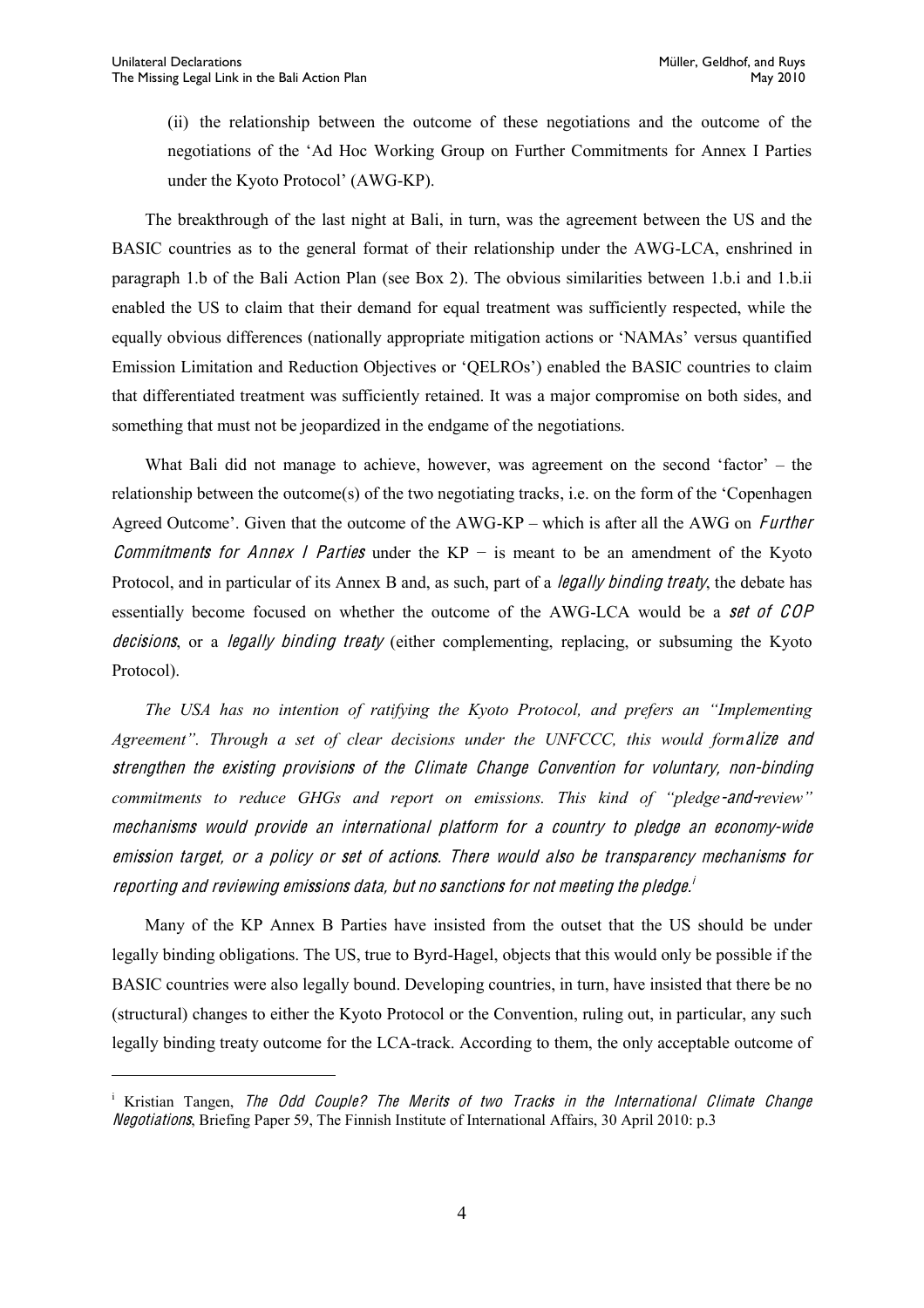the negotiations is an amendment of Annex B for the AWG-KP, and a (set of) COP decisions for the AWG-LCA. The European Union, for its part, has repeatedly made a binding increase of its emissions reduction target (from  $20$  to  $30$  per cent) conditional on the conclusion 'of a global and comprehensive agreement for the period beyond 2012', whereby 'other developed countries commit themselves to comparable emission reductions and developing countries contribute adequately according to their responsibilities and respective capabilities'.<sup>1</sup>

In light of the above, we are thus, de facto, left with two options: either everyone is legally bound, or nobody is. Also, given the situation described in the previous paragraph, one could be forgiven for thinking that we are doomed to the second option: a 'regime' of 'Implementing Agreements' with merely domestic commitments, if any at all. However, this is not necessarily the case. Indeed, with international attention focused steadily on the need for a new or amended treaty, the fact that the conclusion of such a treaty is not the only option in international law through which countries may assume legally binding obligations is often ignored. In this context, we believe that the recourse to binding Unilateral Declarations, in combination with a set of COP decisions and an amendment of the Kyoto Protocol, could perhaps offer a way out of the present stalemate.<sup>ii</sup>

#### <span id="page-7-0"></span>2. Unilateral Declarations  $-$  The Strategic Arms Limitation Talks<sup>iii</sup>

Our proposal on the legal format of the twin-track negotiation outcome is based on a legal instrument which was used to overcome a similar problem in nuclear arms control negotiations between the USA and the then Soviet Union in the late 1970s. The first round of Strategic Arms Limitation Talks (SALT I) between the United States and the then Soviet Union led to a five year Interim Agreement on Certain Measures with Respect to the Limitation of Strategic Arms ('Interim Agreement') which stated that parties intended to replace it as soon as possible with a more comprehensive agreement. As the 3 October 1977 expiry date of the Interim Agreement drew nearer, however, it became apparent that the SALT II negotiations on this more comprehensive agreement would not be concluded until after that date.

<sup>&</sup>lt;sup>i</sup> For example, EU, Council conclusions on Climate Change, follow-up to the Copenhagen Conference, Brussels, 15 March 2010, paragraph 10.

<sup>&</sup>lt;sup>ii</sup> Indeed, it would provide a tool to overcome the strongest argument put forward against the twin-track approach advocated in Tangen (2010), namely that if there is an alternative framework that is less binding, no <sup>n</sup>e<sup>w</sup> <sup>c</sup>ountrie<sup>s</sup> will adopt Anne<sup>x</sup> B <sup>c</sup>ommitments and <sup>s</sup>om<sup>e</sup> <sup>o</sup>f th<sup>e</sup> <sup>c</sup>urrent Anne<sup>x</sup> B <sup>c</sup>ountrie<sup>s</sup> will <sup>r</sup>efus<sup>e</sup> t<sup>o</sup> inscribe post-2012 commitments[p.6f.]

iii Source: George A. B. Peirce, 'Arms control: SALT - unilateral policy declaration by the United States', Harvard International Law journal, Vol.19 (1978), pp: 372-7.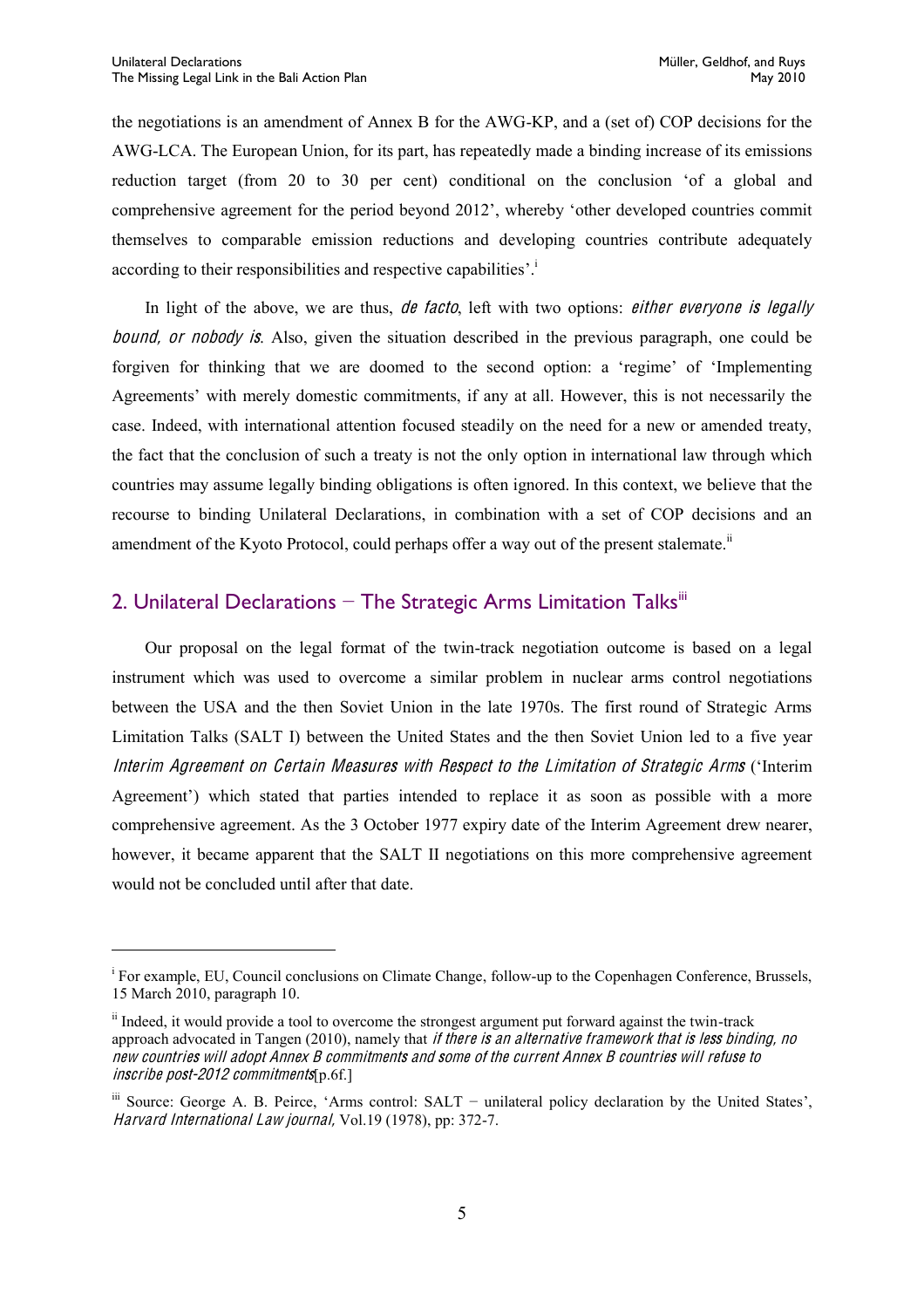On 23 September 1977, US Secretary of State Cyrus Vance issued a unilateral declaration indicating the intention of the United States to take no action inconsistent with the provisions of the Interim Agreement during the second round of talks (SALT II), provided that the Soviet Union exercise similar restraint. The Soviet government issued an analogous declaration on 26 September.

This led to two interrelated debates: on one hand, concerning the legal status of such a declaration under international law, and, on the other, whether President Carter had the competence, under US constitutional law, to have such a Unilateral Declaration issued.<sup>1</sup>

While their binding character is examined in greater detail in Part 2 below, it is sufficient at this point to stress that Unilateral Declarations may, under certain conditions, effectively generate legally binding obligations on the part of the issuing State. The main requirement is that the declarations are public, and manifest the State's will to be bound. Opinions of both the International Court of Justice and its predecessor, the Permanent Court of International Justice, indeed support the proposition that a unilateral statement may bind a state when the statement expresses an intention to be bound which could in good faith be relied on by other states, and the representative issuing the statement has the authority to do so.<sup>ii</sup>

#### <span id="page-8-0"></span>3. The Missing Legal Link

 $\overline{a}$ 

Clearly, the failure of START II to produce an agreement in time to prevent a gap in applicable international law strikes an unhappy chord with respect to the current climate change negotiations. However, it may also hold the solution. It seems fair to say that Plan A, namely to replace the Kyoto Protocol with a treaty with legally binding commitments for all key Parties (US, Annex B, BASIC) as the outcome of the twin-track negotiations, did not survive Copenhagen.<sup>iii</sup> In other words, the time for Plan B has come, but what, short of giving up the international effort, could this be?

<sup>&</sup>lt;sup>i</sup> Remark: Whether the President had the authority to issue the unilateral declaration in question depended primarily on whether it contravened Section 33 of the Arms Control and Disarmament Act which prohibits any such legally binding agreement obligating the US to limit its armaments without authorization by Congress through legislation or Senate consent to a treaty. While the President enjoys broad constitutional powers in the conduct of foreign policy, including the authority to conclude executive agreements without congressional consent, such binding agreements must be consistent with *pre-existing legislation* enacted by Congress in the exercise of its constitutional authority.

<sup>&</sup>lt;sup>ii</sup> It may moreover be noted that, by virtue of their functions, heads of State, heads of Government and ministers for foreign affairs are always considered competent under international law to formulate such declarations, regardless of their precise constitutional prerogatives. The implication is that if such a declaration is issued by either of the aforementioned authorities, the State will be legally bound under international law, even in the hypothesis that the person making the declaration overstepped his or her constitutional competences. See infra, Section 5.

iii For more on this, see Benito Müller, *Copenhagen 2009 – Failure or final wake-up call for our leaders?*, Oxford Institute for Energy Studies, EV49, February 2010. Available at www.OxfordClimatePolicy.org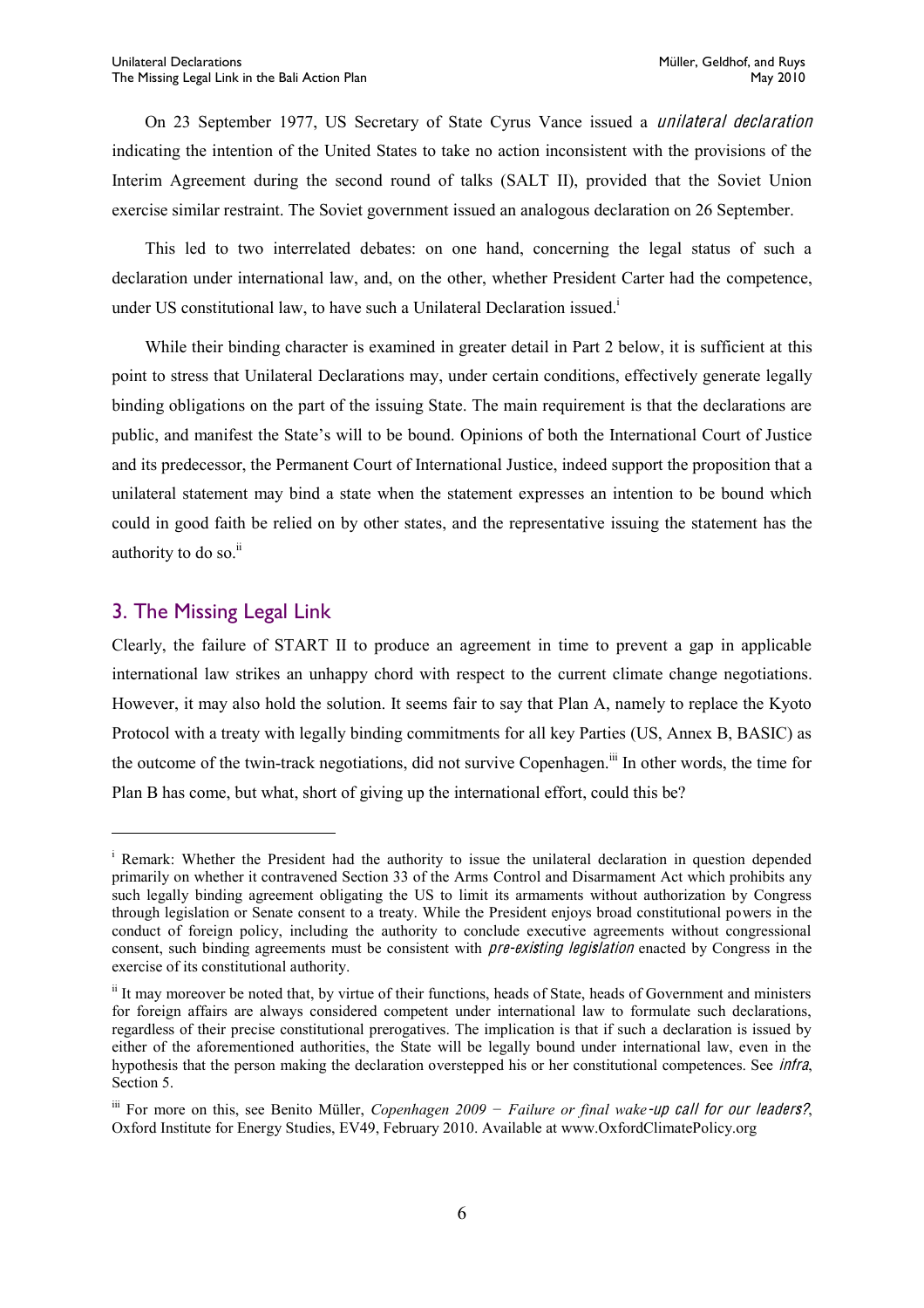#### <span id="page-9-0"></span>**3.1 PLAN B**

During the 2009 ecbi Oxford Seminar, a senior negotiator mentioned the idea of a Unilateral Declaration as a means of establishing the LCA-KP balance for developed countries, as referred to in paragraph 1.b.i. without having to give up or amend either the Kyoto Protocol, or the Convention. In other words, the idea was for the LCA outcome to be a COP decision, but with an added Unilateral Declaration by the US acknowledging the relevant obligations of the decision, which would make them legally binding in international law.

- AWG-KP Outcome: Amendmen<sup>t</sup> of Anne<sup>x</sup> B to the Kyoto Protocol
- AWG-LCA Outcome: A set of COP decisions, to be endorsed by a Unilateral Declaration from <sup>t</sup>h<sup>e</sup> US.

#### <span id="page-9-1"></span>3.2 PLAN B EVALUATION

How might this plan fare with the main protagonists?

#### <span id="page-9-2"></span>3.2.1 BASIC:

 $\overline{a}$ 

It is hard to see how there could be any resistance from the BASIC Group, or indeed from any developing country, to such an outcome. It corresponds precisely to their preferred outcome, with or without US endorsement.

#### <span id="page-9-3"></span>3.2.2. UNITED STATES

Given the obvious difficulties in obtaining the two-thirds Senate majority required to ratify an international treaty, this solution might be acceptable to the US administration, provided it does not create any strong domestic backlash, particularly with respect to the need to seek the 'advice and consent of the Senate'.<sup>i</sup> However, the SALT II case suggests<sup>ii</sup> that it might be possible to avoid such a backlash if the UD is based on a simple majority Senate resolution, such as the one previously sponsored by Senators Byrd and Hagel.

 $\mu$  He [the President] shall have power, by and with the advice and consent of the Senate, to make treaties, provided <sup>t</sup>wo <sup>t</sup>hird<sup>s</sup> <sup>o</sup>f <sup>t</sup>h<sup>e</sup> Senator<sup>s</sup> presen<sup>t</sup> <sup>c</sup>oncur; [US Constitution, Art 2.2].

<sup>&</sup>lt;sup>ii</sup> Some senators remained concerned, however, that the United States declaration was a 'diplomatic innovation, the Parallel Unilateral Policy Declaration (PUPD)', by means of which the President could circumvent the constitutional requirement for advice and consent of the Senate to a treaty. On 3 October 1977, the Senate considered a concurrent resolution expressing its support for the administration's stated intention to continue to abide by the terms of the Interim Agreement. The Chairman of the Senate Foreign Relations Committee explained that the resolution was not intended to imply that congressional consent to the Executive's action was required or that the United States was bound by the declaration. During debate, however, the resolution was returned to the Foreign Relations Committee on a point of order and *was not re-introduced*.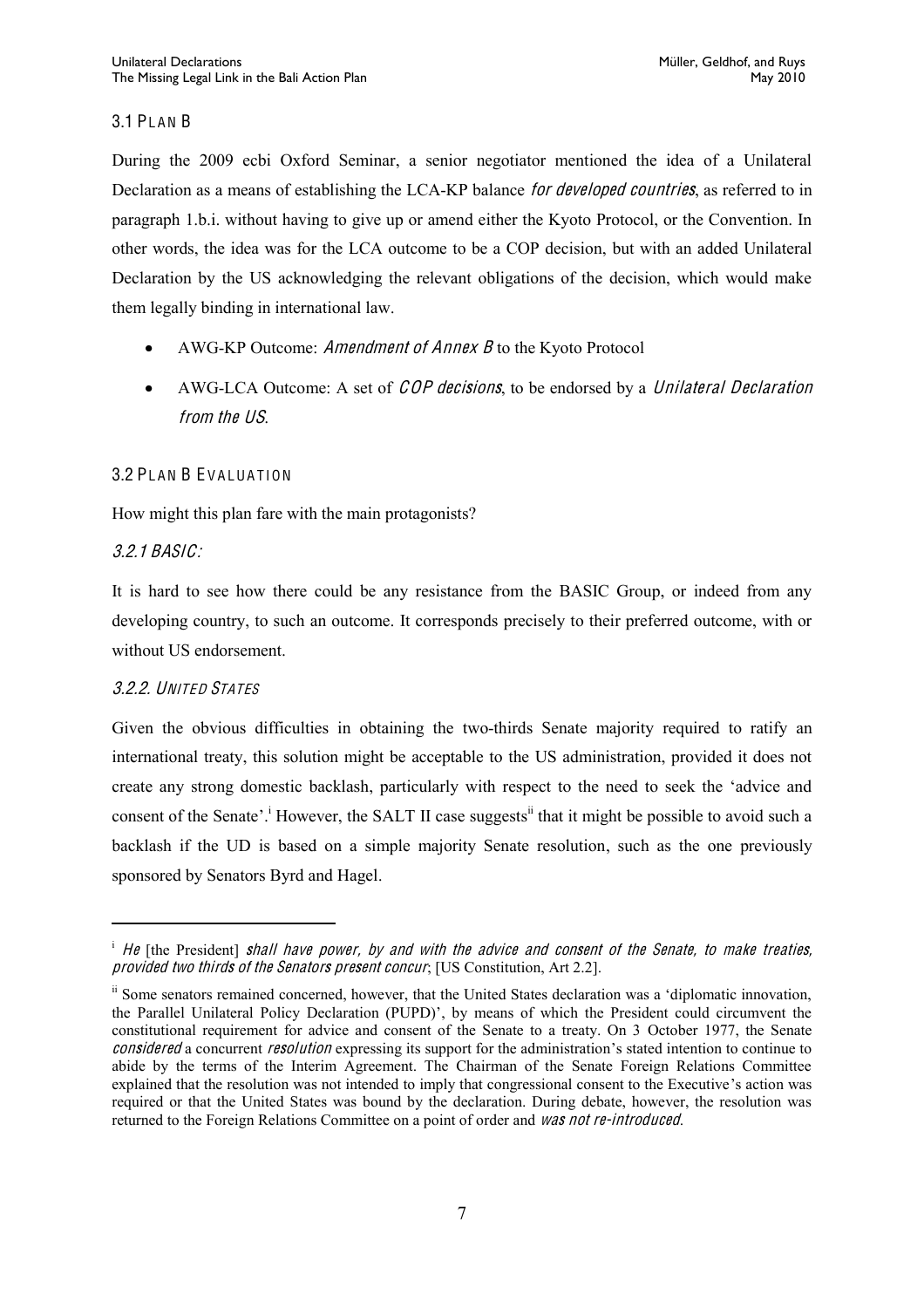Having said this, it might also be seen by the US as disrupting the delicate Bali Action Plan balance between the US and the BASIC countries, by requiring only the former to issue such a declaration.

#### <span id="page-10-0"></span>3.2.3. ANNEX B

Would a US UD concerning the outcome of the LCA negotiations be sufficient to get Annex B Parties to agree on a second commitment period of the Kyoto Protocol? Not necessarily. One factor is that such an agreement not only depends on the legal format of the outcome, but also on its substance. In particular, given paragraph 1.b.i of the Bali Action Plan (see Box 2), it stands to reason that the US would have to take on mitigation obligations which are not only measurable, reportable, and verifiable, but also comparable in effort to the envisaged second commitment period targets. Given the debates in Copenhagen, the type of verification envisaged may also be an issue.

However, these substantive issues are quite independent of the legal format, in the sense that they will have to be resolved in order to achieve the presupposed get the presupposed agreed outcome of the AWG-LCA track in the first place. In the present context, a more important potential obstacle to Plan B might be for some Annex B Parties to join a potential US objection demanding some form of legal commitment by the BASIC Group Parties. Given the sensitivity of such a demand, it would be difficult not to interpret it essentially as a sign of bad faith  $-$  for trying to avoid the blame of failing to agree on a second commitment period to which one has no intention of agreeing oneself. However, just in case this is not so, there might just be a Plan C that could conceivably overcome even this obstacle.

#### <span id="page-10-1"></span>**3.3 PLAN C**

Plan C is essentially the same as Plan B, with the addition of further UDs by the BASIC countries:

- AWG-KP Outcome: Amendment of Annex B to the Kyoto Protocol
- AWG-LCA Outcome: A set of COP decisions, to be endorsed by Unilateral Declarations from the US and the BASIC countries.

#### <span id="page-10-2"></span>3.4 PLAN C EVALUATION

#### <span id="page-10-3"></span>3.4.1. US AND ANNEX B

Being essentially the same as Plan B with respect to the demands on either the US or Annex B Parties, the relevant points raised in the previous evaluation also apply here. Indeed, both plans share something else that has not yet been mentioned, namely the temptation of Annex B Parties to forgo the Kyoto Protocol and to opt for the UD-route instead. In the context of Plan C, at least, this would not be a wise move. While the US might not be too bothered, it would remove any chance that the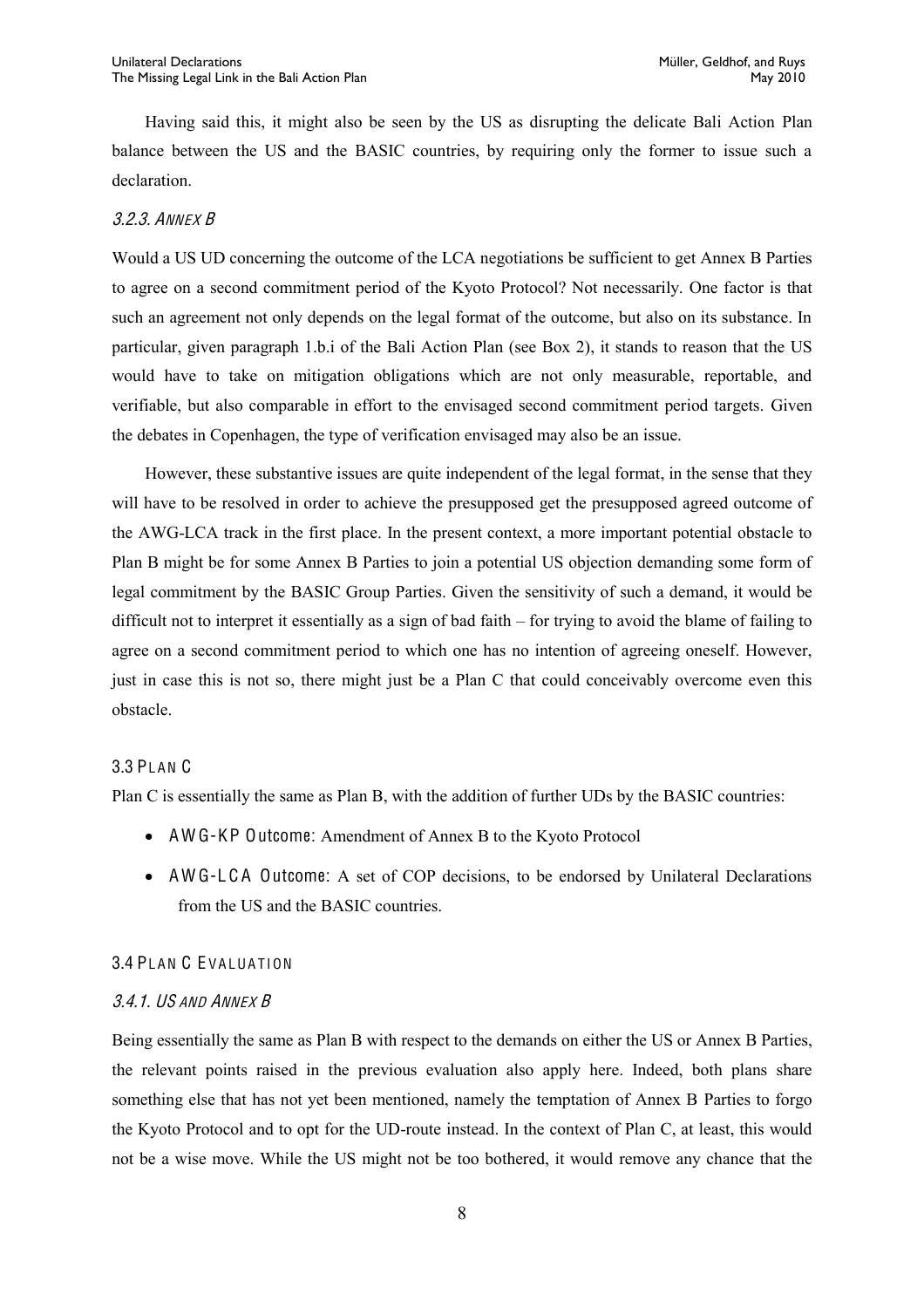BASIC Group members would even contemplate to issue their own UDs. Indeed, the likelihood that this might happen is one of the key questions in this scenario.

Another key question concerning plan C, which is not intrinsically a *'global and comprehensive agreement* for the period beyond  $2012$ , is whether it will prove sufficient to move the EU from its present 20 per cent emission reduction target to the 30 per cent emission reduction target for the period beyond 2012. The EU focus on a global and comprehensive agreement was again reflected in the EU's notification to the UNFCCC Secretariat of 28 January 2010: *as part of a global and* <sup>c</sup>omprehensiv<sup>e</sup> agreement for th<sup>e</sup> period beyond 2012, th<sup>e</sup> EU <sup>r</sup>eiterate<sup>s</sup> its <sup>c</sup>onditional <sup>o</sup>ffe<sup>r</sup> t<sup>o</sup> <sup>m</sup>ov<sup>e</sup> t<sup>o</sup> <sup>a</sup> 30 pe<sup>r</sup> cent <sup>r</sup>eduction by 2020 <sup>c</sup>ompared t<sup>o</sup> 1990 levels, provided that <sup>o</sup>the<sup>r</sup> dev<sup>e</sup>loped <sup>c</sup>ountrie<sup>s</sup> <sup>c</sup>ommit themselve<sup>s</sup> t<sup>o</sup> <sup>c</sup>omparabl<sup>e</sup> <sup>e</sup>mission <sup>r</sup>eduction<sup>s</sup> and dev<sup>e</sup>loping <sup>c</sup>ountrie<sup>s</sup> <sup>c</sup>ontribut<sup>e</sup> adequately according to their responsibilities and respective capabilities<sup>, i</sup> Will the EU stick to a rather formal vision based on this legal format or will an (as to substance) acceptable package deal suffice to move towards its 30 per cent target? This could lead to a heavy debate within the EU. However, the Commission communication of 9 March 2010, referred under the heading 'negotiations' roadmap' to 'a legally binding global deal'. This wording is coming closer to the wording used by, for example, Australia ('global deal ... advanced economies take on commitments comparable to Australia's') and Japan ('fair and effective international framework in which all major economies participate and on agreement by those economies on ambitious targets') in their notifications to the UNFCCC Secretariat, which are more neutral as to the legal format of the outcome of the international climate change negotiations.

#### <span id="page-11-0"></span>3.4.2. BASIC

 $\overline{a}$ 

It is difficult to say whether the BASIC countries would be amenable to this sort of a solution. The key attraction, as mentioned above, of both plans for the BASIC countries  $-$  indeed for developing countries generally – would be the format of the outcome of the negotiations: the *retention of the* Kyoto Protocol, and a (set of) COP decisions for the LCA-track following the guidance of the Bali Road Map.

The main difficulty, however, would clearly be the long-standing refusal by many developing countries, including from the BASIC Group, to take on legally binding targets as part of an outcome of the current negotiations. China, in particular, has been absolutely clear on this: the communication to the UNFCCC Secretariat regarding the Nationally Appropriate Mitigation Actions (NAMAs) China is willing to undertake stresses that these *are voluntary in nature* (see Box 3).

<sup>&</sup>lt;sup>i</sup> Text available at http://unfccc.int/files/meetings/application/pdf/europeanunioncphaccord\_app1.pdf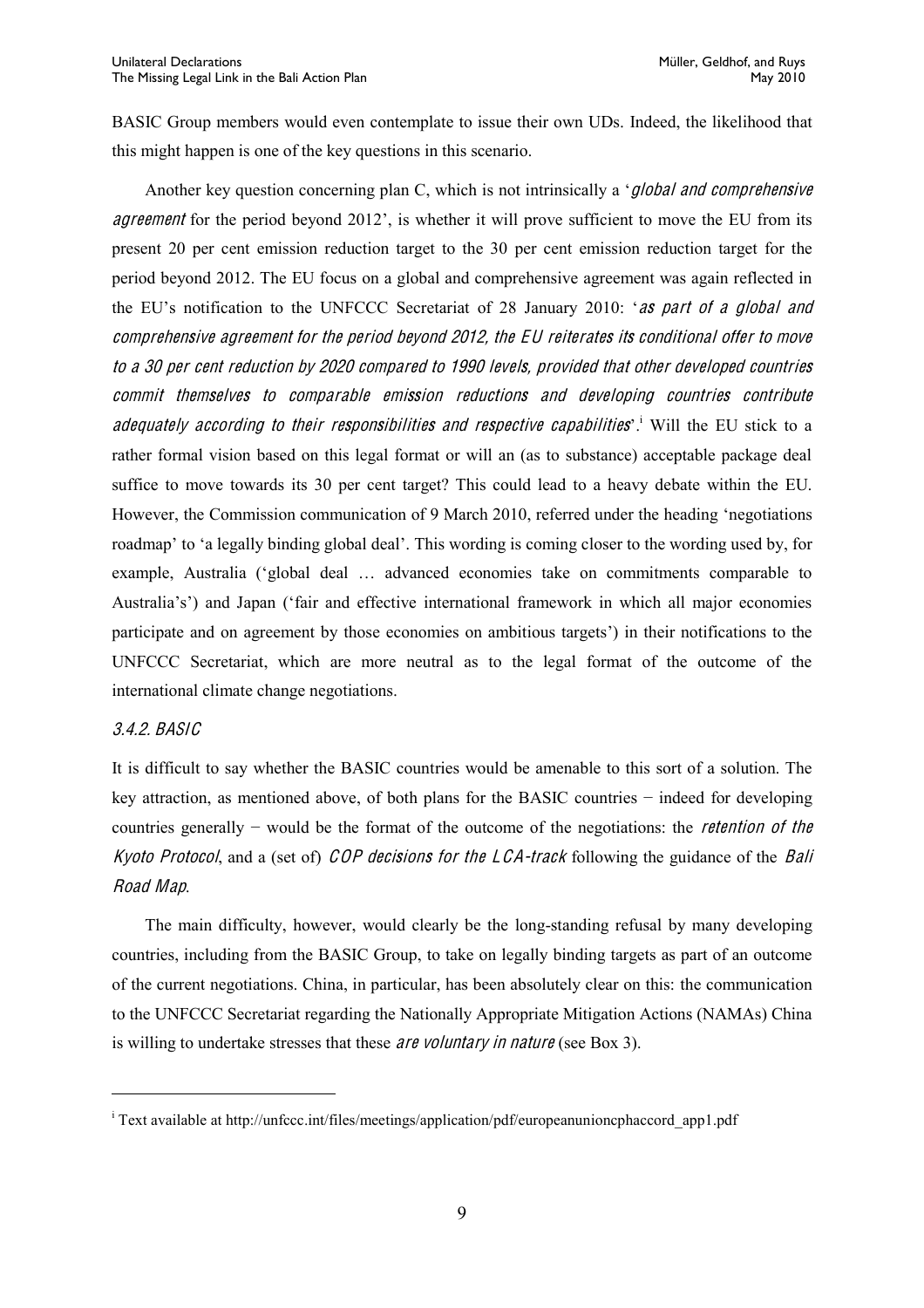#### Box 3. Chinese NA M A Notification, 28 January 2010

China will <sup>e</sup>ndeavor t<sup>o</sup> lowe<sup>r</sup> its <sup>c</sup>arbon dioxid<sup>e</sup> <sup>e</sup>mission<sup>s</sup> pe<sup>r</sup> unit of GDP by 40-45 pe<sup>r</sup> cent by 2020 <sup>c</sup>ompared t<sup>o</sup> th<sup>e</sup> 2005 level, increas<sup>e</sup> th<sup>e</sup> <sup>s</sup>har<sup>e</sup> of non-fossil fuel<sup>s</sup> in primary <sup>e</sup>nergy <sup>c</sup>onsumption t<sup>o</sup> around 15 pe<sup>r</sup> cent by 2020 and increas<sup>e</sup> forest <sup>c</sup>overag<sup>e</sup> by 40 million hectare<sup>s</sup> and forest stock volum<sup>e</sup> by 1.3 billion <sup>c</sup>ubi<sup>c</sup> <sup>m</sup>eter<sup>s</sup> by 2020 from th<sup>e</sup> 2005 levels.

Please note that the above-mentioned autonomous domestic mitigation actions are voluntary in nature and will be implemented in accordance with the principles and provisions of the UNFCCC, in particular Article 4, paragraph 7.

http://unfccc.int/files/meetings/application/pdf/chinacphaccord\_app2.pdf

Having said this, the Chinese communication might actually point to the way in which Plan C might have a chance of implementation after all. As in the case of the US UD, the key here is the substance of the envisaged BASIC UDs. As mentioned above, it seems extremely unlikely that, say, China would even contemplate turning the submitted autonomous NAMAs figures into internationally binding obligations. However, what if the subject of the BASIC UDs were the sort of NAMAs actually referred to in the Bali Action Plan (paragraph 1.b.ii, see Box 2), i.e. actions which are <sup>s</sup>upported and <sup>e</sup>nabled by technology, financing and <sup>c</sup>apacity-building, in <sup>a</sup> <sup>m</sup>easurable, <sup>r</sup>eportabl<sup>e</sup> and verifiable manner? Indeed, what if they referred to conditional obligations of the form 'if we receive that much support, then we will mitigate this much? It would seem that this ought to be less objectionable to the Parties in question than the idea of simple (absolute/unconditional) binding obligations, but it is difficult to judge whether they would be willing to entertain this in exchange for a second commitment period of the Kyoto Protocol. However, this is really an issue of substance which goes beyond the remit of this brief.

Moreover, judging from the communiqué of the most recent BASIC meeting (see Box 4), the idea of some form of legally binding outcome of the LCA track seems to be no longer complete anathema among the group members, and it might just be that the sort of conditional obligations referred to above could be an acceptable legally binding outcome, if adopted through the use of UDs.

#### <span id="page-12-0"></span>3.5 C ONC LUSION

In principle, it is possible to have a legally binding (mitigation) deal for all the key Parties which, while compatible with the twin-track approach of the Bali Action Plan, does not rely on a grand-

Box 4. Joint Statement, Third Meeting of B ASIC Ministers Cape Town, 25 April 2010

<sup>3.</sup> The Ministers agreed that in accordance with the mandate of the Bali Roadmap, such agreements must follow two tracks and include an agreement on quantified emission reduction targets under a second commitment period for Annex I Parties under the Kyoto Protocol, as well as a legally binding agreement on long-term cooperative action under the Convention. Ministers felt that a legally binding outcome should be concluded at Cancún, Mexico in 2010, or at the latest in South Africa by 2011.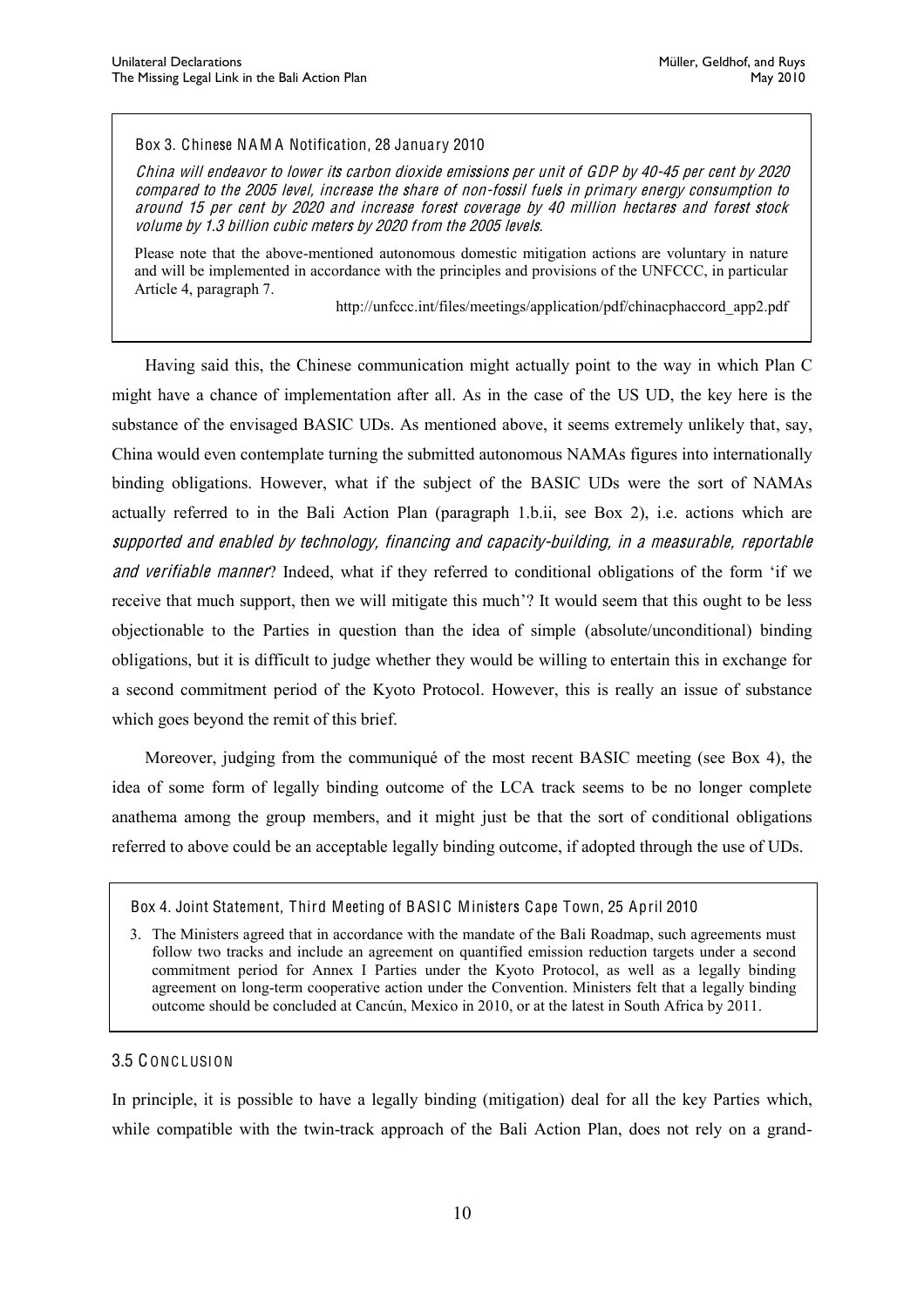l

unifying treaty. It is possible to patch the twin-tracks of the Bali Action Plan together through the use of Unilateral Declarations.<sup>i</sup>

This patchwork solution clearly lacks the elegance of the sort of global cap-and-trade deal some might wish to see. However, it may well work, and deserves to be considered – before throwing out the baby with the global trading treaty bathwater and sacrificing it on the altar of a global carbon price!

 $\overline{a}$  The unilateral declaration 'tool' could also be used under the UNFCCC, in line with the stand-still principle in environmental law and/or the precaution principle, in order to bridge a possible normative gap in anticipation of the achievement of a new treaty or an amendment of the Kyoto Protocol.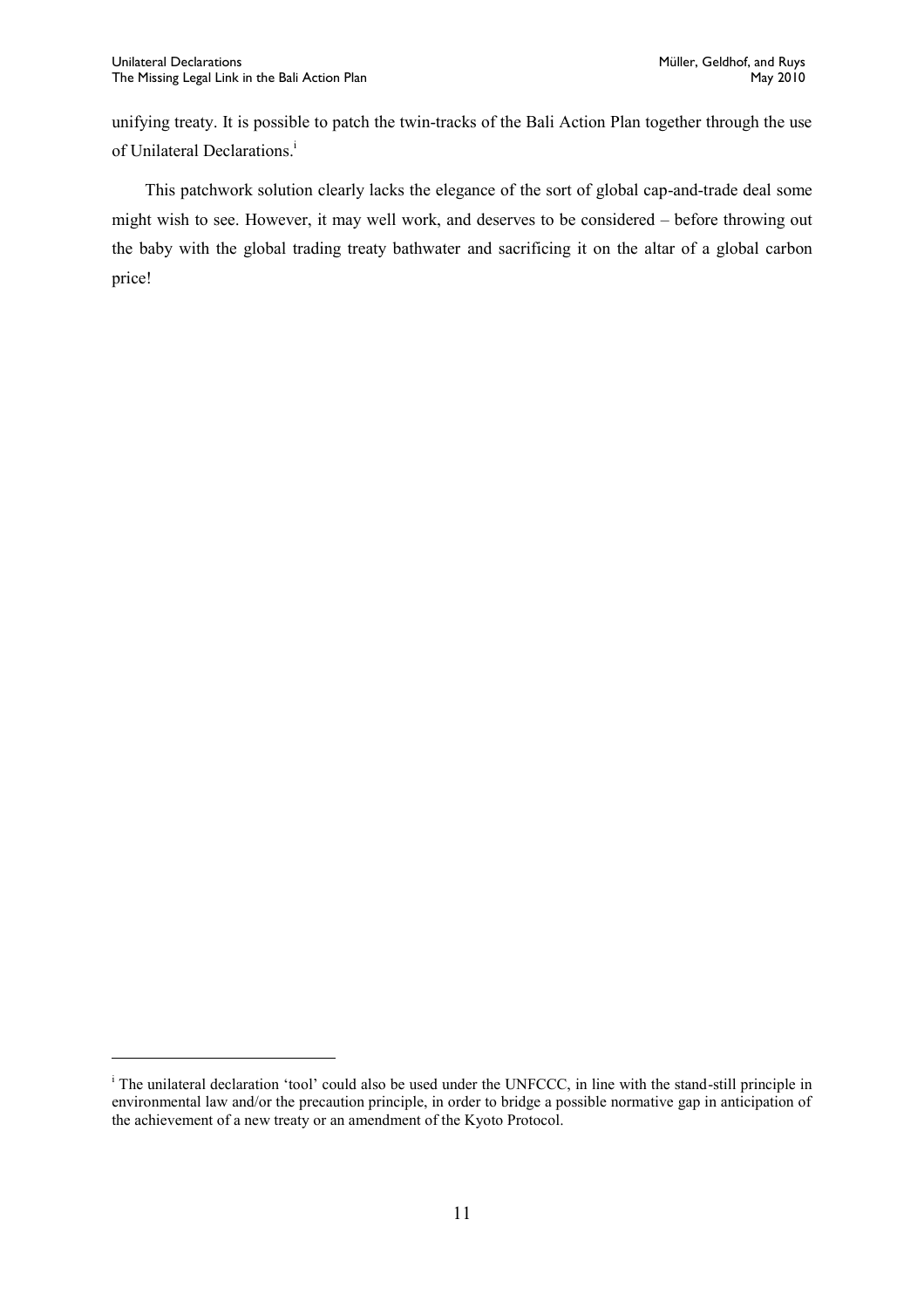## <span id="page-14-0"></span>Part 2. The Legal Framework

#### <span id="page-14-1"></span>4. 'Legally Binding'?

Given the widespread insistence that the ongoing negotiation process should result in a 'legally binding' outcome, it is worth having a preliminary look at the precise meaning of that phrase, both from the perspective of legal theory, as well as from a more practical angle. It may be observed at the outset that there are widely divergent perceptions on the advantages and disadvantages of 'legally binding' emission reduction commitments under international law. On one hand, many in the developing world fear an encroachment on their sovereignty, in particular their sovereign entitlement to economic development. On the other hand however, particularly in the developed world, sometimes suggest that it is, in any event, useless to agree on such 'legally binding' commitments, since international law is ultimately voluntary and incapable of effective enforcement. As always, the truth is far more nuanced.

#### <span id="page-14-2"></span>4.1 MAIN SOURCES OF INTERNATIONAL LAW

In essence, the main sources of international law (see Box 5) can be found in the Statute of the International Court of Justice (hereafter 'ICJ'), annexed to the Charter of the United Nations.<sup>1</sup> Article 38 of the ICJ Statute identifies four different sources: treaties, customary law, general principles of law, and judicial decisions and teachings.

#### <span id="page-14-3"></span>4.1.1 TREATIES

 $\overline{a}$ 

First and foremost, the provision refers to 'international conventions, whether general or particular, establishing rules expressly recognized by the contesting states'. It is clear that *treaties*, whatever their particular form or designation, are the most common source of international law. This holds true for most branches of international law, including international environmental law, a branch governed by an ever-growing body of framework treaties and implementing protocols/annexes. The conclusion of treaties, their validity and interpretation is authoritatively regulated by the 1969 Vienna Convention on the Law of Treaties.<sup>ii</sup>

<sup>&</sup>lt;sup>i</sup> Statute of the International Court of Justice, San Franciso, 26 June 1945, 1 U.N.T.S. xvi.

 $\frac{1}{10}$  Vienna Convention on the Law of Treaties, 23 May 1969, 1155 U.N.T.S. 331.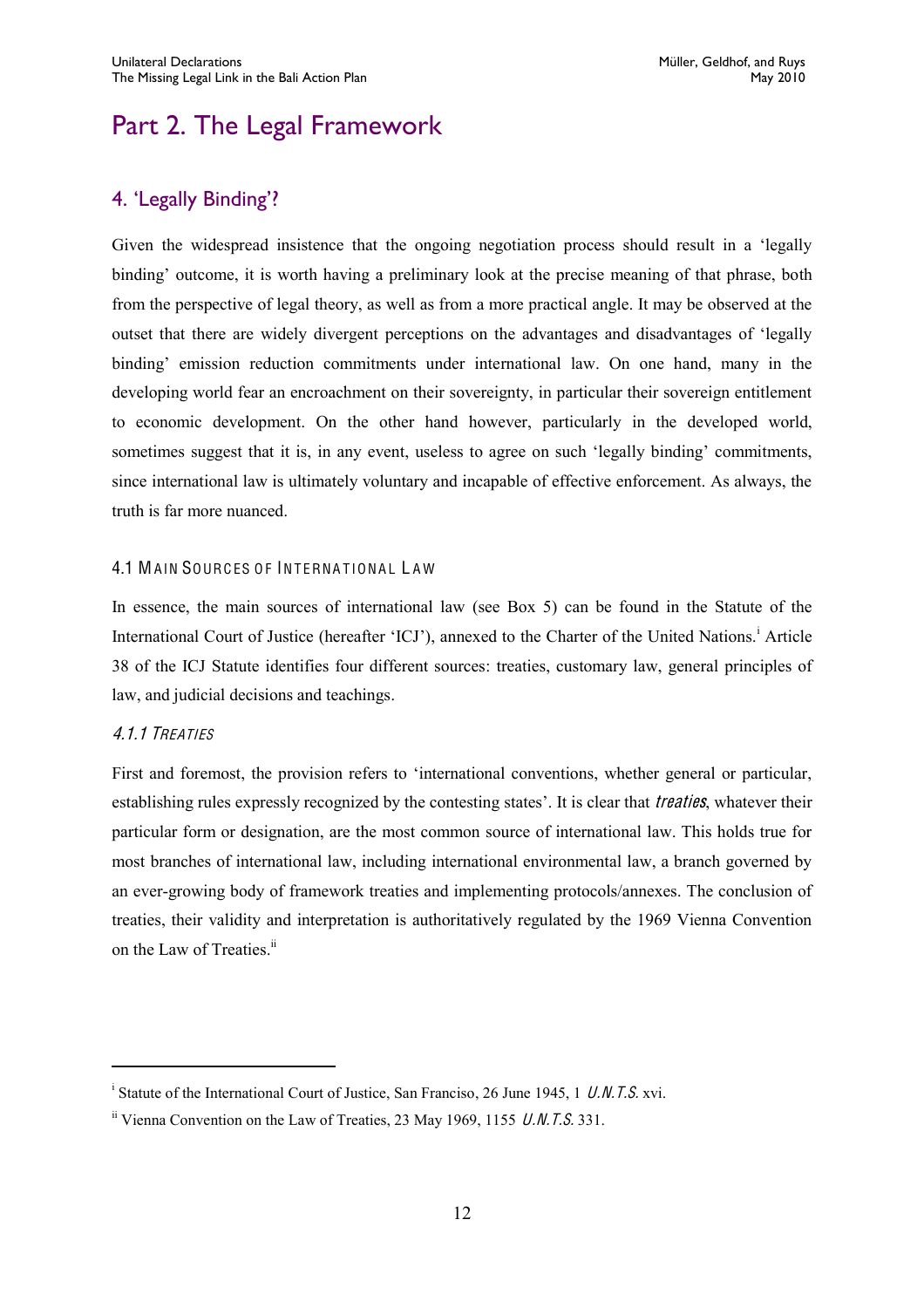Multilateral treaties, such as the UNFCCC and the Kyoto Protocol, generally come into being after long periods of negotiations which take place under the auspices of an international conference<sup>i</sup> or the UN General Assembly. When the text does not contain any indications as to how interested States should express their 'consent to be bound', the mere signing of the draft treaty will serve both to confirm the final text as well as to express the signing State's participation to the treaty. However, most modern-day multilateral treaties, including the UNFCCC and the Kyoto Protocol, expressly provide that States, after 'signing/adopting' the final treaty text, will only become bound once they have proceeded to 'ratification'. This additional procedural step generally enables States to obtain the approval of their domestic legislatures before assuming legally binding commitments. States which were not amongst the initial signatories of the treaty text will often be able to 'accede' to it at a later stage. In addition, many multilateral treaties state that they will only 'enter into force' once a certain minimum number of ratifications has been secured.<sup>ii</sup>

Given that sovereign States are ultimately free to sign up to a treaty or not, most multilateral treaties also contain procedural instructions to be followed by States if they choose to withdraw from them. Thus, Article 27 of the Kyoto Protocol recognizes that KP parties may withdraw from the Protocol 'at any time after three years from the date' of entry into force 'by giving written notification to the Depositary. Any such withdrawal shall take effect upon expiry of one year from the date of receipt  $(...)$  of the notification of withdrawal  $(...)$ . In principle, withdrawal from treaties is not subject to any form of penalization as such.

#### <span id="page-15-0"></span>4.1.2 CUSTOMARY LAW

 $\overline{a}$ 

A second source  $-$  and one which is typical for *international* law  $-$  concerns *'customary law*'. This concept is described in Article  $38(1)(b)$  of the ICJ Statute as 'a general practice accepted as law'. From this description  $-$  and from the ICJ case law on the matter<sup>iii</sup>  $-$  it can be derived that 'custom' presupposes two distinct elements: first, a practice which is exercised by a considerable part of the international community (i.e., state practice, or the material element), and; second, the conviction that this practice is carried out 'as of right' (i.e., *opinio iuris*, or the subjective element). The latter element serves to distinguish customary norms from mere comity or habit. (Clearly, the fact that States

<sup>i</sup> For example, the UNFCCC came about as a result of the UN Conference on Environment and Development (UNCED), held in Rio de Janeiro in June 1992.

ii Article 25(1) of the Kyoto Protocol, for example, provided that the Protocol would enter into force 90 days 'after the date on which not less than 55 Parties to the [UNFCCC], incorporating Parties included in Annex I which accounted in total for at least 55 per cent of the total carbon dioxide emissions for 1990 of the Parties included in Annex I' had ratified it.

iii For example: ICJ, *Continental Shelf case* (Libyan Arab Jamahiriya v. Malta), Judgment of 3 June 1985, (1985) I.C.J. Rep., p. 13, at paragraph 27.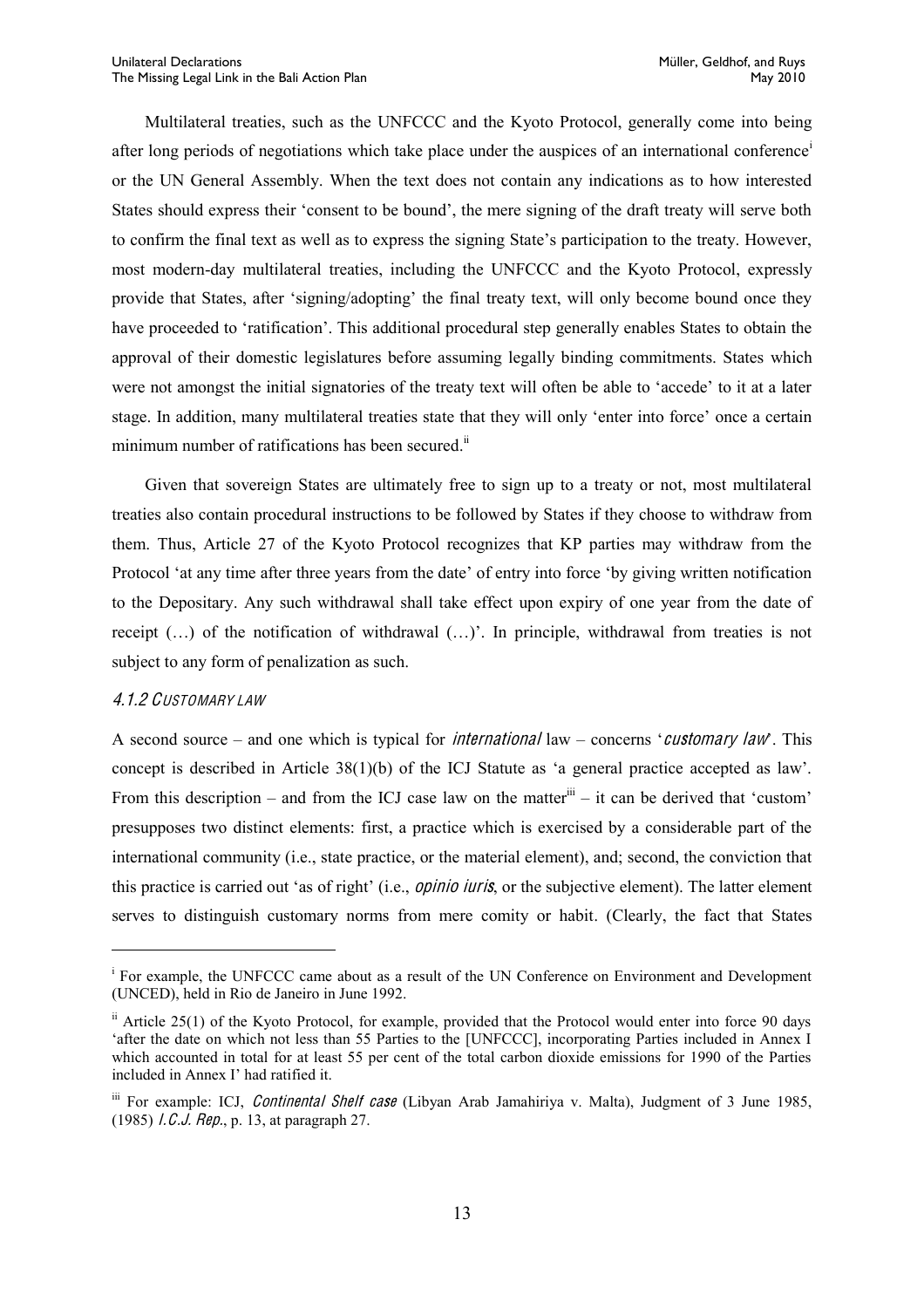consistently use white paper for diplomatic correspondence does not imply that they consider this to result from any legal obligation whatsoever. By contrast, if coastal States consistently proclaim a 200 mile exclusive economic zone off their coast, an argument can gradually be made that they do this 'as of  $right'.)$ 

In principle, customary and treaty law carry the same authority in the hierarchy of sources.<sup>i</sup> Moreover, contrary to multilateral treaties, States cannot simply withdraw from existing norms of general customary law.<sup>ii</sup> On the other hand, custom is admittedly more 'difficult' to identify and assess.<sup>iii</sup> Indeed, given the fact that it is in principle an unwritten source of law and that it evolves gradually, it is often far more difficult to determine the precise content of customary rules, and to identify at what moment in time they become binding on states. In any event, since state practice requires a certain lapse of time in order to ripen into international custom, and since international environmental law is a relatively young branch of law, the role of custom is rather limited in this field. It is obvious, in this context, that custom cannot in any way be used to force binding emission reduction obligations on States unwilling to sign up to a new or amended treaty.

#### <span id="page-16-0"></span>4.1.3. GENERAL PRINCIPLES OF LAW, JUDICIAL DECISIONS, AND DOCTRINE

Two sources of lesser importance are also listed in Article 38(1) ICJ Statute. Thus, paragraph c refers to *'general principles of law* recognized by civilized nations'. This is a somewhat archaic phrase which points to the residuary role of legal principles that surface in virtually all domestic legal systems, such as the 'estoppel' principle or the rule that no one can be judge and party in the same case. Finally, paragraph d acknowledges that 'judicial decisions and the teachings of the most highly qualified publicists' qualify as a subsidiary means for the determination of rules of law.

<sup>&</sup>lt;sup>i</sup> Conflicts between customary and treaty norms are in principle settled along the *lex posterior* and *lex specialis* axioms. Put differently, in case of conflict (1) the later norm takes precedence over the older norm, and (2) the more specific rule takes precedence over the more general one.

ii Remark: It should be kept in mind that while customary norms may cover rights and obligations that are not otherwise reflected in any treaty instrument, the two sources may also overlap. Thus, many multilateral treaties contain rights and obligations which are also considered to be part of general customary international law (think, for example, of certain norms dealing with the conduct of hostilities, enshrined in the 1977 First Additional Protocol to the Geneva Conventions). The implication, in the latter scenario, is that these rights and obligations will apply to States, regardless of their having ratified the relevant treaty.

iii An ICJ judgment 'finding' the existence of a customary norm may be particularly helpful. At the same time, it must be stressed that such judgment will not be the actual 'source' of the norm under consideration (this will be the combination of State practice and opinio iuris).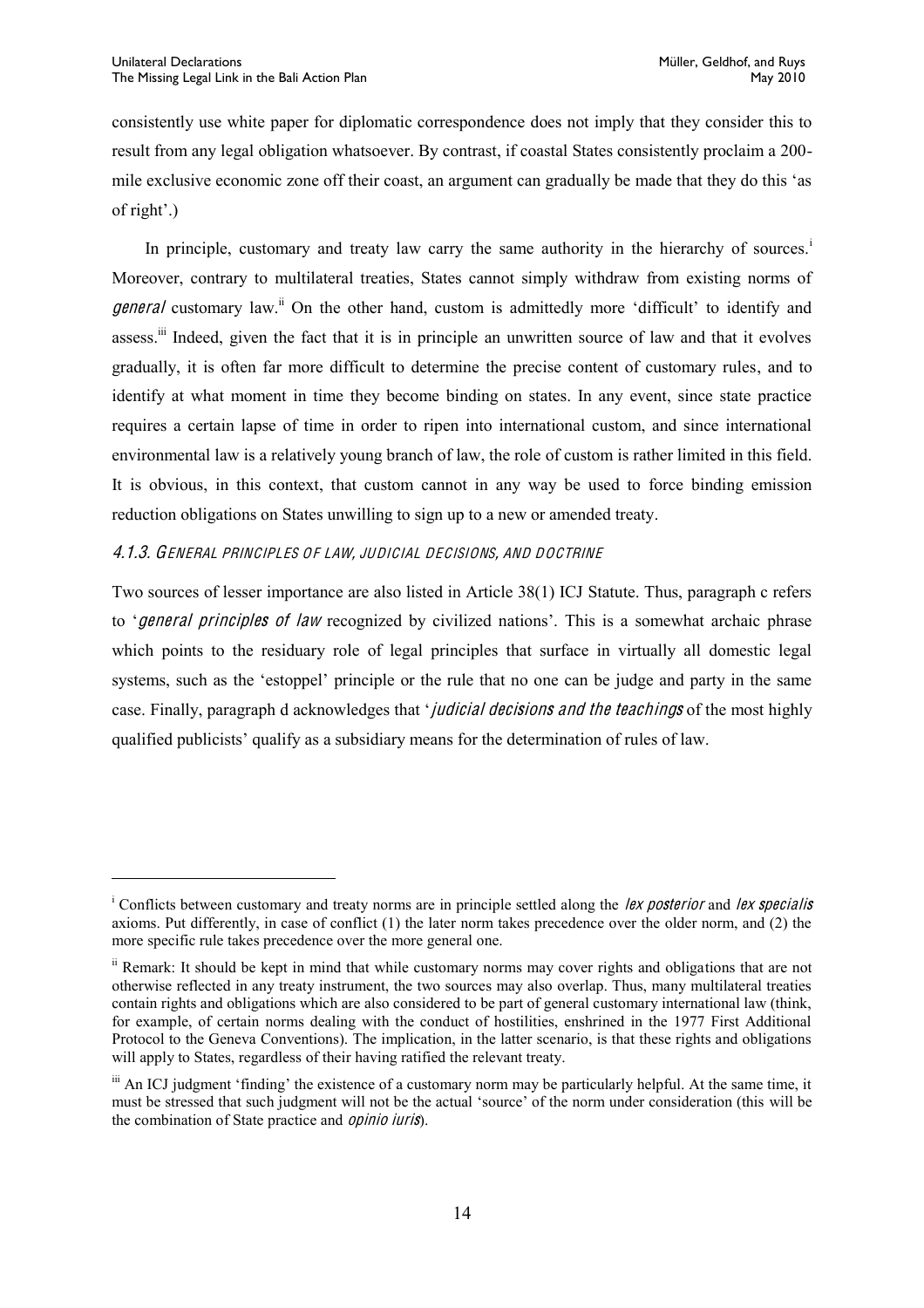#### <span id="page-17-0"></span>4.2 OTHER SOURCES OF INTERNATIONAL LAW?

#### <span id="page-17-1"></span>4.2.1. DECISION<sup>S</sup> OF INTERNATIONAL ORGANIZATION<sup>S</sup> (IOS)

While Article 38 of the ICJ Statute neatly sums up the *main* sources of international law, the list is not exhaustive. Indeed, even if no mention thereof is made in the aforementioned provision, it is accepted that *decisions of international organizations* (IOs) may also give rise to international rights and obligations, at least insofar as the IO is acting in a supranational capacity. Thus, when the UN Security Council adopts a decision under the famous Chapter VII of the United Nations Charter, it is in fact establishing legally binding obligations. In similar vein, when the Council of the European Union adopts a Regulation on a trade-related matter, it is in a sense creating (regional) international law.

Caution is needed, however. Indeed, as States are rather fond of their sovereign prerogatives, it is highly exceptional for an IO to be endowed with supranational competences. Most international organizations  $-$  including the UN General Assembly  $-$  have no authority to take binding decisions visà-vis States. Insofar as such bodies do adopt declarations of a general normative character, the resulting instruments will merely constitute examples of so-called 'soft law'. Contrary to what the label might suggest, 'soft law' is of a 'political' or 'recommendatory', rather than 'legally binding', nature, although it may gradually pave the way for formal legislation, or may inspire evolutions in customary international law. Otherwise, international organizations' 'binding' power is generally limited to their internal organization and functioning. IOs may indeed use their competences to implement the tasks entrusted to them in their founding treaties, without, however, creating autonomous rights or obligations for States Parties.

#### <span id="page-17-2"></span>**4.2.2. DECISIONS BY CONFERENCES OF THE PARTIES**

 $\overline{a}$ 

The same is true, *mutatis mutandis*, for decisions of Conferences of the Parties, established under certain multilateral treaties. On one hand, in the case that a treaty grants a COP far-reaching powers to adopt binding decisions  $-$  whether by consensus or by (simple or qualified) majority  $-$  affecting the rights and obligations of the States Parties, the resulting COP decision<sup>s</sup> will indeed give rise to 'international law'. An interesting case at hand is the Montreal Protocol to the Vienna Convention for the Protection of the Ozone Layer. Article 2.9 of this Protocol unequivocally grants the COP the authority to make significant changes to the obligations of the Parties to reduce consumption and

<sup>&</sup>lt;sup>i</sup> 'Soft law' instruments are fairly common in the international environmental domain. One of the oldest examples is the 1972 Stockholm Declaration adopted at the UN Conference on the Human Environment.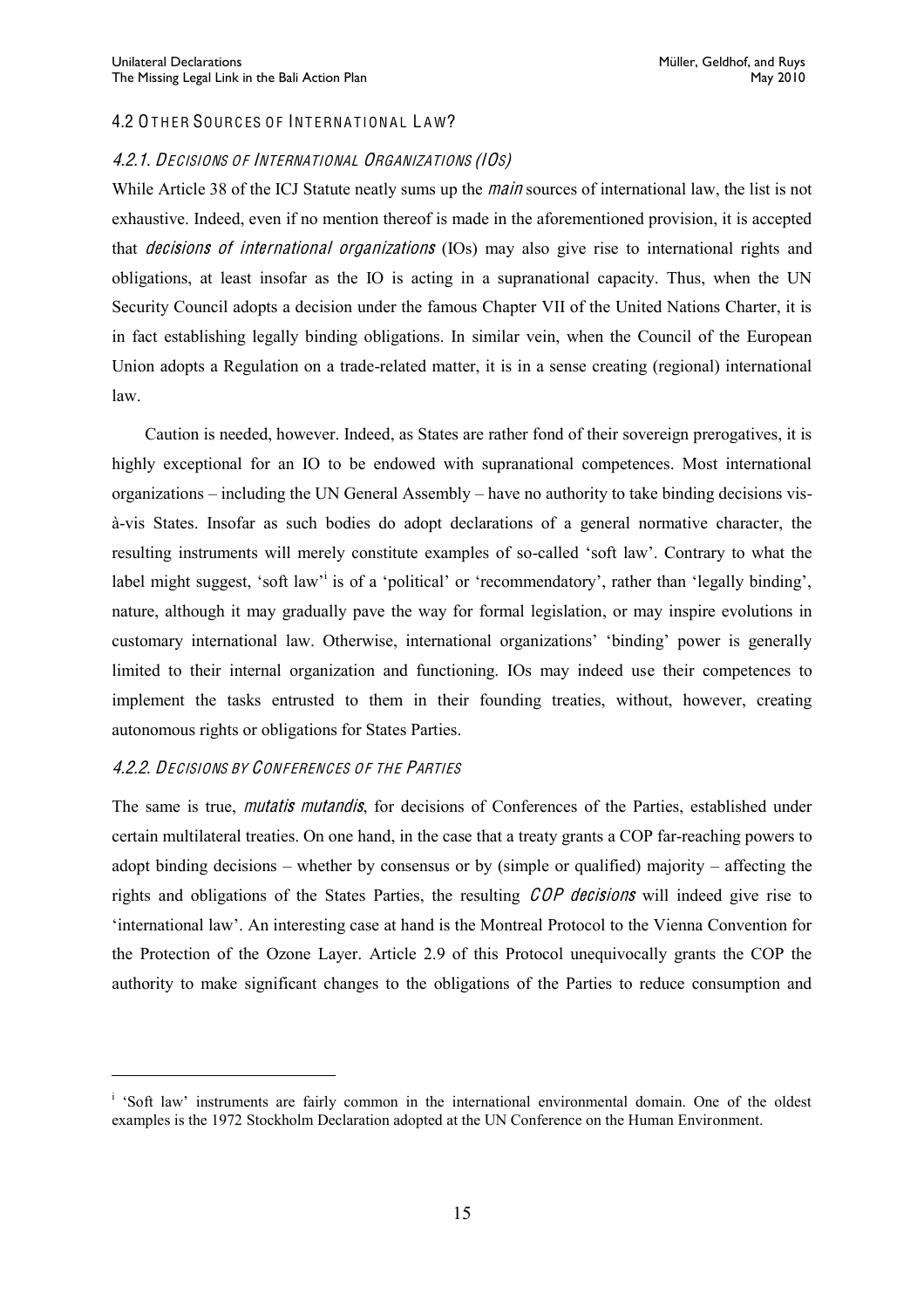production of controlled substances, by way of simple COP decisions.<sup>1</sup> On the other hand however, as with IOs, such situations are very much the exception. Most 'COPs' are indeed construed as 'mere' implementing bodies, tasked with the accomplishment of the international rights and obligations incorporated in the original treaty text, or, in other words, with secondary decision-making. The same is true for the UNFCCC COP. Article  $7(2)$  UNFCCC, for example, provides that the COP 'shall make, within its mandate, the decisions necessary to promote the effective implementation of the Convention' and shall make 'recommendations on any matters necessary for the implementation of the Convention.'

| Box 5. Sources of international law                                                                                                                                                             |
|-------------------------------------------------------------------------------------------------------------------------------------------------------------------------------------------------|
|                                                                                                                                                                                                 |
| Main sources of international law (Article 38 ICJ Statute)                                                                                                                                      |
| - Treaties $\rightarrow$ result from diplomatic negotiations<br>$\rightarrow$ consent to be bound is normally expressed through signing, ratifying,                                             |
| $\rightarrow$ requires (1) State practice that is sufficiently uniform, constant, and general,<br>- Custom<br>and which demonstrates (2) an 'acceptance or recognition of this practice as law' |
| $\rightarrow$ supplementary/residuary role<br>- General principles                                                                                                                              |
| - Case law & legal doctrine<br>$\rightarrow$ subsidiary role                                                                                                                                    |
| Other sources of international law                                                                                                                                                              |
| Decisions of IOs $\rightarrow$ mostly limited to implementation and secondary decision-making<br>$\overline{\phantom{a}}$                                                                       |
| $\rightarrow$ ability to create legal rights and obligations depends on founding treaty                                                                                                         |
| $\rightarrow$ idem<br>COP decisions<br>$\overline{\phantom{a}}$                                                                                                                                 |
| Unilateral statements $\&$ acts<br>$\overline{\phantom{a}}$                                                                                                                                     |
| $\rightarrow$ can be legally binding if (1) the acts are public or generally known, and                                                                                                         |
| (2) reflect the intention of the State to be bound                                                                                                                                              |
|                                                                                                                                                                                                 |

It should be added that when the original treaty provides for an *implicit* (rather than explicit) grant of authority to the Conference of the Parties  $-$  as is often the case  $-$  a reserved approach is needed. COP decisions that are based on an implicit grant of authority, and that contain allegedly binding obligations on States parties, indeed rest on shaky legal grounds. When a COP decision has been adopted by consensus, no problems may arise as long as the *political* consensus underlying it holds. However, once the underlying consensus unravels and/or a Party fails to abide by its obligations, the weak basis of the decision is bound to create legal problems.<sup>ii</sup> Thus, even if Article 9(1) of the Kyoto Protocol suggests that the CMP<sup>iii</sup> may take 'appropriate action' in relation to the

 $\overline{a}$ 

<sup>&</sup>lt;sup>i</sup> See: CAN International, 'COP decisions: binding or not?', 8 June 2009, available at

http://www.climatenetwork.org/climate-change-basics/by-meeting-and-date/bonn-ii-june-

<sup>2009/</sup>COP%20Decisions\_CAN\_legal\_group\_June%208\_09.pdf, at 3.

<sup>&</sup>lt;sup>ii</sup> See *ibid.*, at 2 (referring to two precedents where, following political and legal criticism, far-reaching COP decisions were eventually replaced by formal amendments of the relevant treaties). See also below, Section 4.3., on the creation of the Kyoto compliance regime through a CMP decision.

iii 'Conference of the Parties serving as the Meeting of the Parties to the Kyoto Protocol'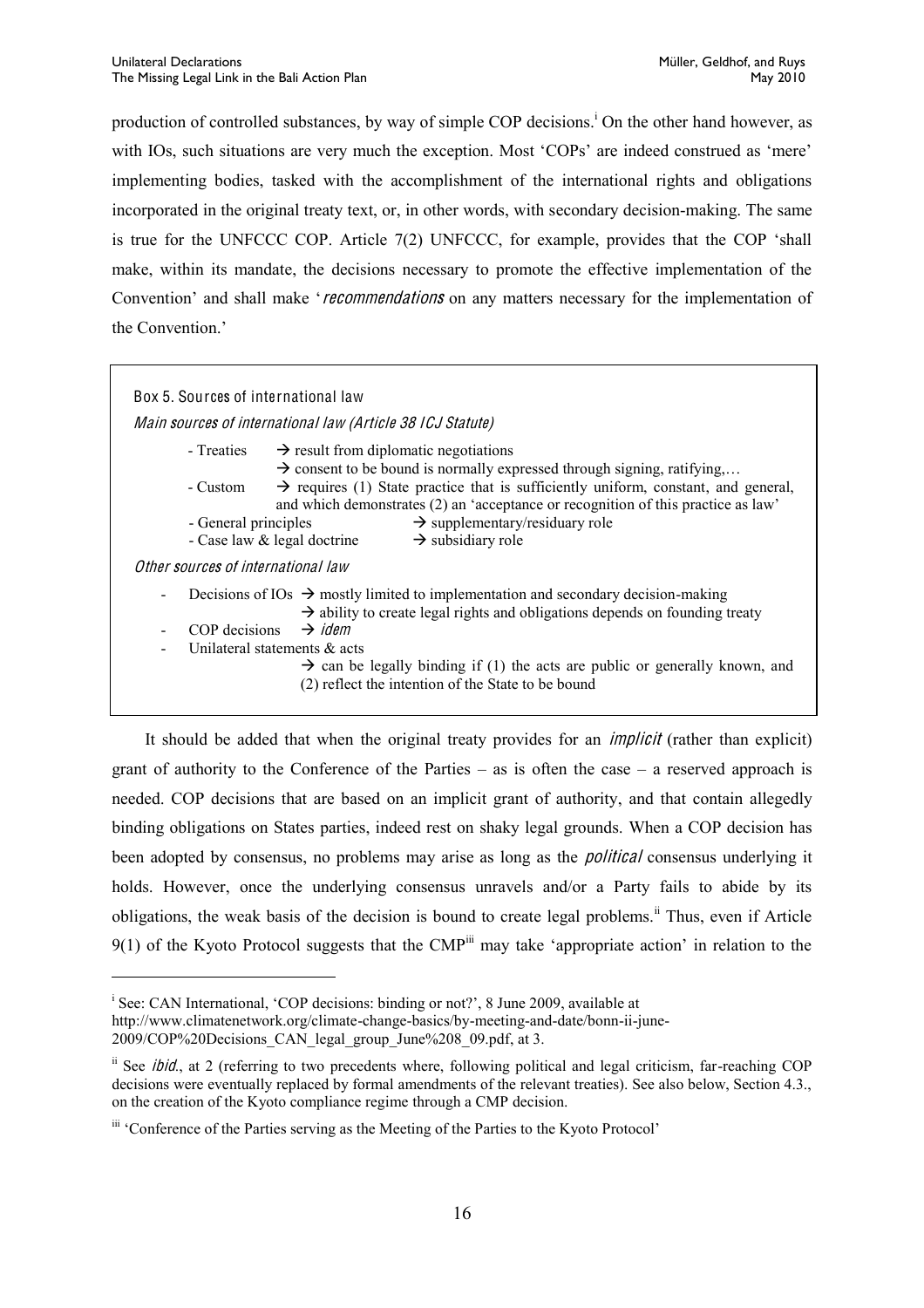periodical review of the Protocol, this provision does not give the CMP 'carte blanche' to impose new binding obligations.<sup>i</sup> In this context, there can be no doubt that the adoption of new binding emission reduction targets post 2012 must take the form of a formal amendment to the Kyoto Protocol in accordance with Articles 20 and 21 (or of a new treaty altogether), rather than a mere CMP decision.

Finally, having regard to the provisions of the UNFCCC and the Kyoto Protocol, a set of COP and/or CMP decisions would appear to provide an insufficient legal basis on which to impose adequately binding commitments with respect to quantified emission reduction commitments, or financial obligations for developed countries. The respective handicaps of a COP and/or CMP decision could, however, be tackled by having recourse to a supplementary tool, namely 'Unilateral Declarations'. Indeed, in order to complete our overview of sources of international law, reference must be made to '*unilateral statements and acts*'. Within certain confines, legal doctrine asserts that such acts may generate legally binding obligations on the part of the State concerned. Their (possible) legal nature is examined in greater detail in Section 5 below.

#### <span id="page-19-0"></span>4.3 PRA C T IC A L IMPL IC A T IONS **±** T H E **µ&**O MPL IANC E PUL L**¶** O F INT ERNA T IONA L L A W

#### <span id="page-19-1"></span>4.3.1. INTERNATIONAL LAW ENFORCEMENT BODIES

 $\overline{a}$ 

Having identified the various sources of international law, the question which arises next is what practical value can be attached to their 'legally binding' character. In this context, it is sometimes argued that the whole construction of international  $\lambda$  is a chimera, since, in contrast to the domestic legal order, there is no guarantee that the law is enforced and perpetrators sanctioned.<sup>ii</sup> This criticism is certainly understandable insofar as there exists no 'central enforcer' to ensure state compliance with international rules, and adjudication of inter-State disputes ultimately rests on the voluntary consent of States to submit their dispute to an international tribunal or to arbitration.<sup>iii</sup> Thus, even if a state makes a declaration accepting the compulsory jurisdiction of the International Court of Justice under Article

<sup>&</sup>lt;sup>i</sup> The Kyoto Protocol does, however, contain various provisions that enable the CMP to take *specific* action with respect to rule-making. Article 3(4), for instance, states that the CMP 'shall decide rules as to which (...) additional human induced activities and land use change and forestry categories (...) shall be added to the assigned amounts for Annex 1 Parties'. See also Articles  $5(1)$ ,  $6(2)$ ,  $7(4)$ ,  $8(4)$ ,  $12(7)$ ,  $16$ ,  $17$ ,  $18$ .

<sup>&</sup>lt;sup>ii</sup> See: J. Austin, 'The Province of Jurisprudence Determined', in C. Morris (ed.), The Great Legal Philosophers, University of Pennsylvania Press, Philadelphia, 1971, p. 352.

iii The UN Security Council cannot be considered as a central judicial enforcer. On one hand, the Council cannot take binding action in relation to each and every dispute concerning the application of international law; its coercive powers are confined to situations where there exists a 'threat to the peace, a breach of the peace or an act of aggression' (Article 39 UN Charter). In addition, it is obvious that the Security Council is an inherently political body, rather than an impartial judicial organ. It is tasked with the preservation of international peace and security, not with upholding international law. It may be recalled, for instance, that the permanent members are in any event shielded from any form of coercive action as a result of their veto power.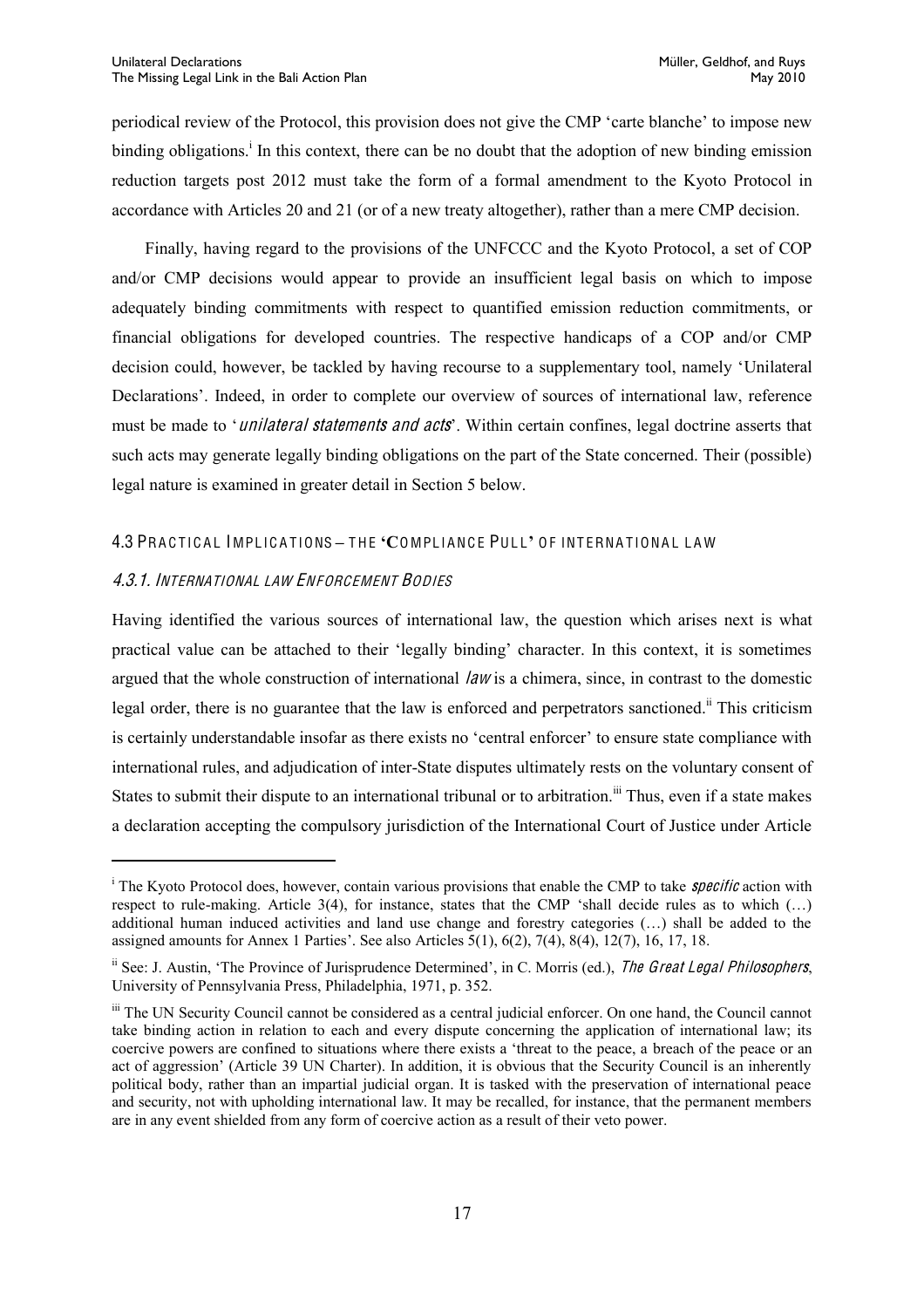$36$  ICJ of the Statute, it remains free to revoke this declaration under certain conditions  $-$  as both France and the USA did following adverse rulings from the Court in 1974 and 1984 respectively.<sup>i</sup>

#### <span id="page-20-0"></span>4.3.2. LEGALLY BINDING *±* WHAT*¶*<sup>S</sup> IN <sup>A</sup> NAME?

At the same time, a number of reservations are relevant. First, the analogy with the domestic legal order is not entirely correct.<sup>ii</sup> Many violations of domestic law, such as traffic offences or tax fraud, undeniably go unpunished. However, no one will therefore state that traffic rules or tax law are not 'legally binding'. In addition, when the state authorities are condemned by a national court of law, there is again no external force to guarantee the implementation of this adverse judgment. If the judgment is carried out, this is usually because the executive branch itself chooses to do so.<sup>iii</sup>

Second, while enforcement mechanisms are clearly less developed in international law, this does not mean that they are wholly absent. The UN Convention on the Law of the Sea (UNCLOS 1982) and the WTO dispute settlement understanding, for instance, provide for ambitious frameworks of (quasi-) judicial dispute settlement. It should moreover be observed that when a state is affected by non-compliant behaviour of another state, it may under certain conditions engage in proportionate unilateral countermeasures (these are deliberate breaches of international legal obligations owed to the perpetrator state, and which are aimed at halting abusive behaviour on the part of the latter).<sup>iv</sup>

Third, it may be noted that law is not 'law' because it is enforced, it is enforced because it is 'law'; and enforcement would otherwise be illegal.<sup>v</sup> In other words, the preferred view seems to be that sanctioning, while desirable for reasons of *efficiency* and *justice/equity*,<sup>vi</sup> is not a *precondition* for a rule to be 'law', but rather a consequence. Indeed, international legal norms can be considered 'law'

<sup>&</sup>lt;sup>i</sup> The USA withdrew after the ICJ asserted jurisdiction vis-à-vis a claim lodged by Nicaragua concerning US assistance to the <sup>c</sup>ontra<sup>s</sup>. France revoked its declaration accepting compulsory jurisdiction in light of the Nuclear Test case (concerning French nuclear tests in the Pacific Ocean). It should be stressed, however, that a withdrawal from compulsory jurisdiction under Article 36 ICJ Statute will only produce results for the future (and not for claims already filed with the ICJ).

 $\mu$ <sup>ii</sup> For an interesting critique, see: A. D'Amato, 'Is International Law Really "Law"?', (1984–5), 79 Northwestern U.L. Rev., pp.  $1293-1314$ .

iii Abstracting from rules of constitutional and/or procedural law in States allowed to enforce judgments condemning State(s) (authorities) to pay damages or penalties by e.g. sequestrating State property.

 $\mu$ <sup>iv</sup> See on this Articles 47–50, International Law Commission, *Commentary on the Draft Articles on the* Responsibility <sup>o</sup>f State<sup>s</sup> for Internationally Wrongful Acts, (2001-II) Y.B.I.L.C. Vol. 2, 31.

<sup>&</sup>lt;sup>v</sup> G. Fitzmaurice, 'The general principles of international law considered from the standpoint of the rule of law', (1957) 92-II  $R.d.C.,$  pp. 1–227, at 45.

 $\gamma$ <sup>i</sup> cf. 'Justice must not only be done, but must also be seen to be done.'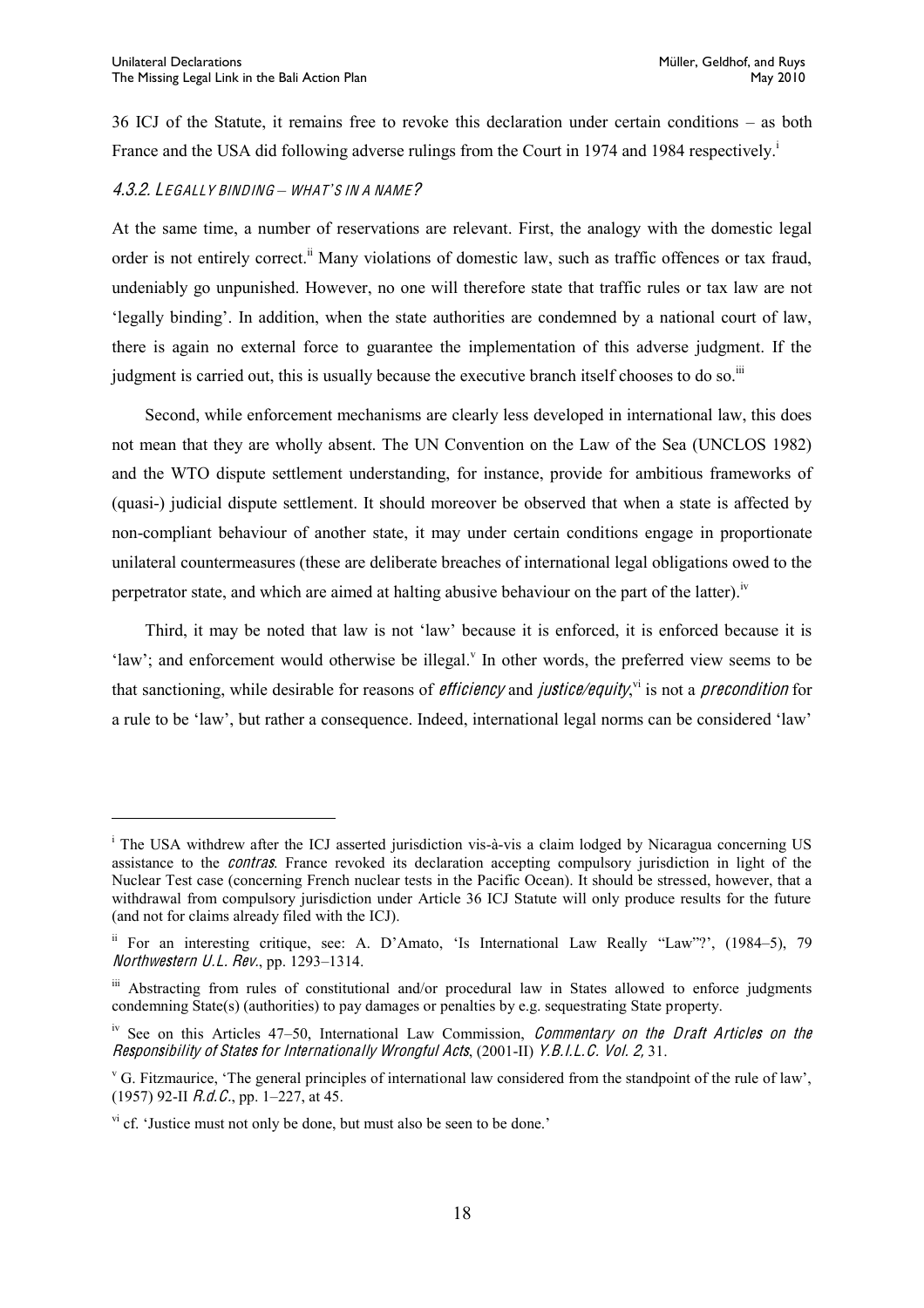because states consider them obligatory and because they believe that a sanction, while perhaps not forthcoming, would be an *appropriate* response to their violation.<sup>i</sup>

In the end, it is remarkable that, in spite of the relatively underdeveloped enforcement of international legal norms, scholars (both legal scholars and international relations adepts) widely agree with Louis Henkin's famous observation that 'almost all nations observe almost all principles of international law and almost all of their obligations almost all of the time<sup>, ii</sup> This illustrates that judicial enforcement is only one of several factors inducing compliance with international law. Another important aspect of the 'compliance pull' of international legal norms flows from the fact that they generally serve a state's interests, and tend to become an integral part thereof. For this reason, states will often comply with an institution's set of rules, even if their short-term interest would dictate otherwise. For example, a state on the losing end of a World Trade Organization arbitration would comply with that arbitration award because it could expect to win any subsequent dispute, and would then justifiably expect the losing party to comply, in deference to the ongoing practice of compliance.<sup>iii</sup> The long-term interest in a 'managed anarchy' generally prevails over the short-term profit gained from 'free-riding'. Furthermore, compliance with international law cannot simply be reduced to a rational calculation of costs and benefits. It is indeed an inherent feature of international relations that states' conduct is subject to community judgment, and that states consequently feel the need to explain, defend, and justify their actions, and to persuade others in relation to its permissibility.<sup>iv</sup> This generates pressure to comply, on one hand, out of a common sense of being part of a community - states desire to be perceived as a member of the international community in good standing, and will behave in a certain way because they see it as 'the right thing to do'. Hence, 'peer review' and/or 'naming and shaming' may exercise an important influence, especially in relation to those branches of international law which are of interest to the international community as a whole, such as international criminal law, human rights law, and also international environmental law. On the other hand, repeated application of certain international norms, such as the

<sup>&</sup>lt;sup>i</sup> A.C. Arend, 'Toward an Understanding of International Legal Rules', in R.J. Beck, A.C. Arend and R.D. Vander Lugt, International Rules: approache<sup>s</sup> fro<sup>m</sup> International Law and International Relations, OUP, Oxford,:1996, pp. 289-309, at 291; G. Fitzmaurice, 'The Foundations of the Authority of International Law and the Problem of Enforcement', (1956) 19 Modern L. Rev., pp. 1-13, at 8. See also: R. Kolb, Réflexions de philosophie du droit international, Bruylant, Brussels, 2003, pp. 414-24.

ii L. Henkin, How Nations Behave. Law and Foreign Policy, Columbia University Press, New York, 1979, (2nd ed.), at 47.

iii T.M. Franck, 'The power of legitimacy and the legitimacy of power: international law in an age of power disequilibrium',  $(2006)$  100 *A.J.I.L.*, pp. 88–106, at 92.

<sup>&</sup>lt;sup>iv</sup> See e.g., I. Johnstone, 'Security Council Deliberations: The Power of the Better Argument', (2003) 14 *E.J.I.L.*, pp. 437-80.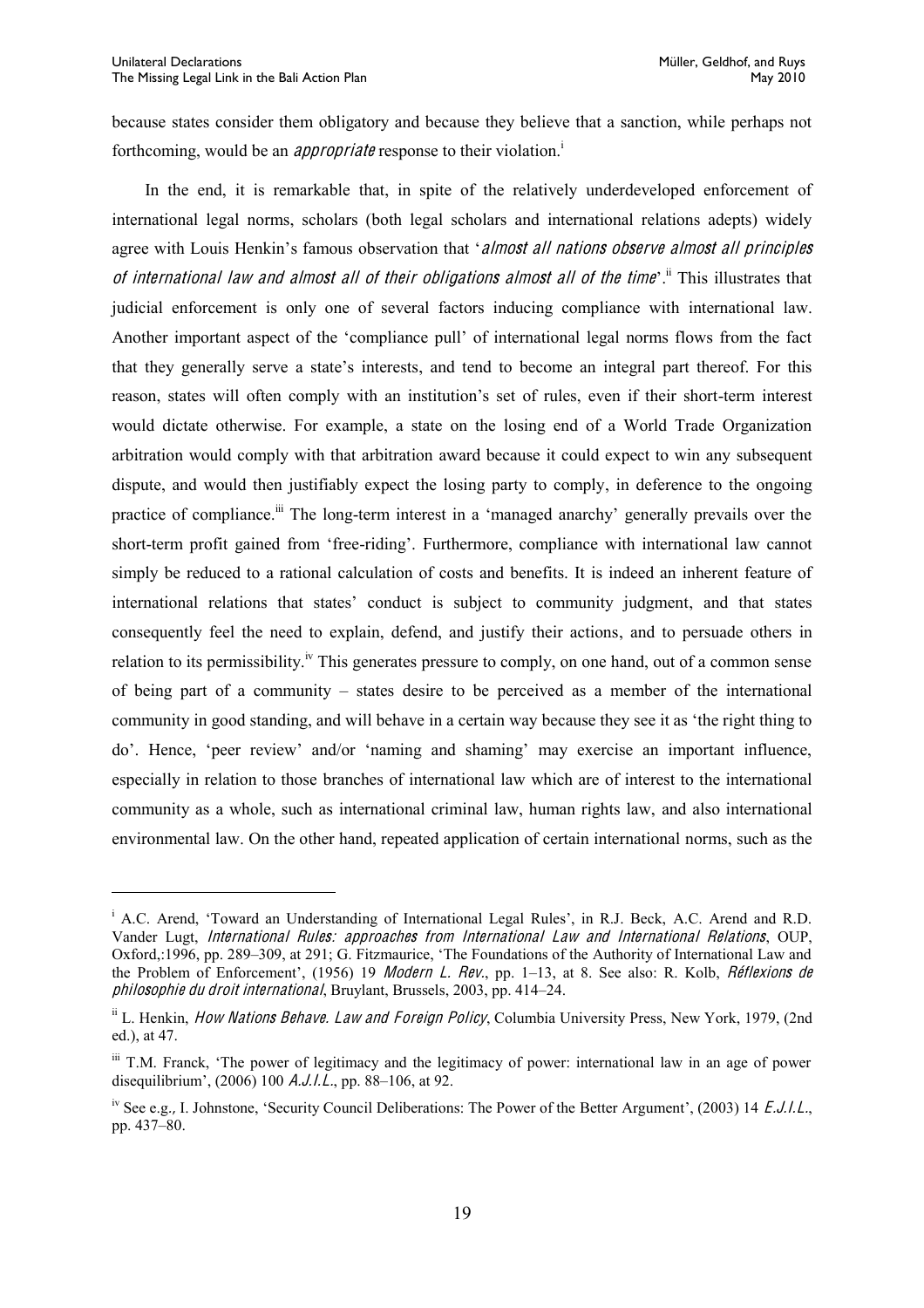rules pertaining to diplomatic and consular law, may also lead to a form of obedience to the rules as a matter of habit or of bureaucratic routine.

Without engaging in an in-depth study of the 'compliance pull' of international law, it is clear that the latter notion should not be narrowed down to the threat of sanctions **sensu stricto**.<sup>i</sup> Several authors have even stressed that when compliance is based on various coercive devices – such as economic sanctions or exclusion (the enforcement model) – treaty regimes are usually *less* efficient than when compliance is based on instruments of active management  $-$  such as reporting and data collection, verification and monitoring, capacity-building, and strategic review.ii In sum, it must be kept in mind that while different (treaty, customary, or other) international rules may be equally "binding" on states from a legal perspective, their practical "compliance pull" may vary considerably. The obvious starting point is to verify whether the rules under consideration can be invoked before a national or international court of law, yet, this should not be our exclusive focus. Other relevant factors include, among others, the extent to which the norms serve states' long-term interests; the existence of reporting and monitoring procedures; the nature of the rules (technical or normative); and their degree of precision (vague norms are more easy to circumvent than more determinate ones).

#### <span id="page-22-0"></span>4.3.3. THE COMPLIANCE PULL OF THE KYOTO PROTOCOL

If we now turn to the *possible 'compliance pull' of the binding emission reduction targets under the* existing Kyoto Protocol, it must be observed at the outset that there appears to be virtually no scope for *judicial* enforcement in case of non-compliance. Contrary to, for instance, either the UN Convention on the Law of the Sea or the WTO Dispute Settlement Understanding, the Kyoto Protocol does not provide for any form of judicial or quasi-judicial sanctioning. Furthermore, given that the obligations concerned are not directly owed to other States, it appears highly questionable whether a State would have the required interest or *locus standi* to bring a claim of non-compliance before the International Court of Justice.<sup>iii</sup>

 $\overline{a}$ 

<sup>&</sup>lt;sup>1</sup> For a brief overview, see e.g., T. Ruys, 'When law meets power: public international law and the recourse to military force', in W. Devroe, E. Claes & B. Keirsbilck (eds.), *Facing the Limits of the Law*, Springer, 2008, pp.  $253 - 72$ , at  $253 - 61$ .

 $\mu$  See in particular: A. Chayes and A.H. Chayes, The new sovereignty: compliance with international regulatory agreements, Harvard University Press, Cambridge, 1995, at 25, 271-85.

<sup>&</sup>lt;sup>iii</sup> In principle, a State's breach of international law can only be invoked before an international court or tribunal (such as the ICJ) by an injured State. For instance, Article 42 of the ILC Draft Articles on State responsibility suggests that:

*µ*A Stat<sup>e</sup> i<sup>s</sup> <sup>e</sup>ntitled <sup>a</sup><sup>s</sup> an injured Stat<sup>e</sup> <sup>t</sup><sup>o</sup> invoke <sup>t</sup>h<sup>e</sup> <sup>r</sup>esponsibility <sup>o</sup>f anothe<sup>r</sup> Stat<sup>e</sup> if <sup>t</sup>h<sup>e</sup> obligation breached i<sup>s</sup> owed to :

<sup>(</sup>a) that Stat<sup>e</sup> individually; or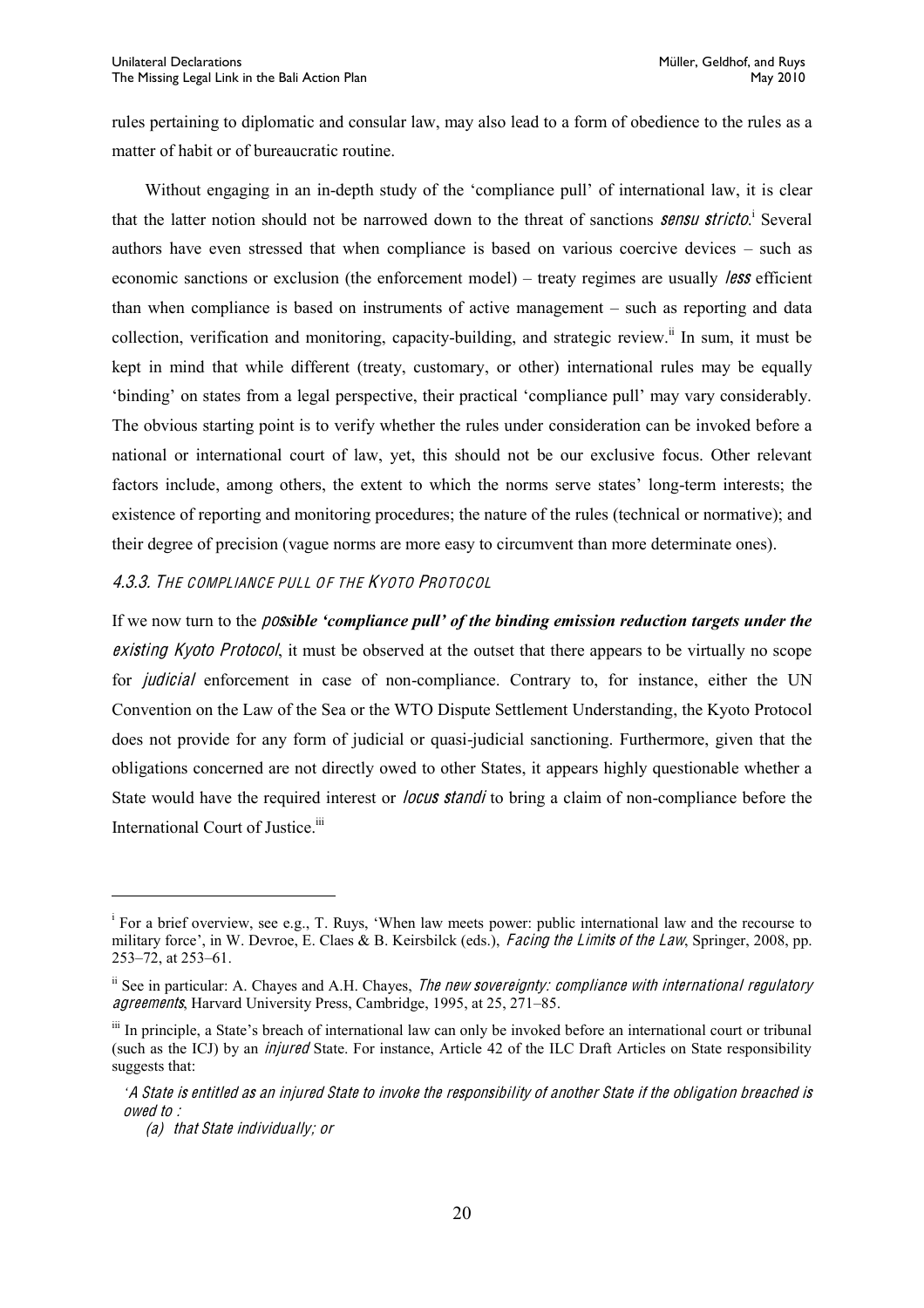On the other hand, it is true that the CMP has worked out an internal sanction regime,  $\alpha$  according to which an Annex I party exceeding its assigned amount (i) loses its eligibility under the international emission trading regime, (ii) has to submit a compliance action plan, and (iii) has to make up the difference in the following period, plus an additional 30 per cent of the excess emissions. In addition, non-compliance by an Annex I party with its monitoring and reporting obligations of articles 5 and 7 of the Protocol is sanctioned by the suspension of eligibility to the flexible mechanisms.<sup>ii</sup>

The CMP decision establishing the aforementioned compliance regime was adopted in Montreal at the first Meeting of the Parties and was based on Article 18 of the Kyoto Protocol, which states that:

The Conference of the Parties serving as the meeting of the Parties to this Protocol [CMP] shall, at its first session, approve appropriate and effective procedures and mechanisms to determine and to address cases of non-compliance with the provisions of this Protocol, including through the development of an indicative list of consequences, taking into account the cause, type, degree and frequency of non-compliance. Any procedures and mechanisms under this Article entailing binding consequences shall be adopted by means of an amendment to this Protocol.'

It may be observed, however, that the CMP decision concerned not only installed 'procedures and mechanisms to address cases of non-compliance'  $-$  in the sense of Article 18 KP  $-$  but also provided for binding consequences in cases of non-compliance. In other words, the decision could be regarded as an example of a COP decision going beyond the explicit grant of authority incorporated in the founding treaty (cf. <sup>s</sup>upra). As a result, it might be expected that the effect of the absence of an unequivocal legal basis of the Kyoto compliance regime  $-$  more particularly the absence of a formal

 $\overline{a}$ 

<sup>i</sup> See 'Procedures and Mechanisms relating to compliance under the Kyoto Protocol' (Decision 24/CP.7).

<sup>(</sup>b) <sup>a</sup> group <sup>o</sup>f State<sup>s</sup> including that State, or th<sup>e</sup> international <sup>c</sup>ommunity <sup>a</sup><sup>s</sup> <sup>a</sup> whole, and th<sup>e</sup> breach <sup>o</sup>f th<sup>e</sup> obligations:

i.) <sup>s</sup>pecially <sup>a</sup>ffects that State; or

ii.) i<sup>s</sup> <sup>o</sup>f <sup>s</sup>uch <sup>c</sup>haracte<sup>r</sup> <sup>a</sup><sup>s</sup> radically t<sup>o</sup> <sup>c</sup>hang<sup>e</sup> th<sup>e</sup> position <sup>o</sup>f all th<sup>e</sup> <sup>o</sup>the<sup>r</sup> State<sup>s</sup> t<sup>o</sup> which th<sup>e</sup> obligation i<sup>s</sup> owed with <sup>r</sup>espec<sup>t</sup> <sup>t</sup><sup>o</sup> <sup>t</sup>h<sup>e</sup> furthe<sup>r</sup> performance <sup>o</sup>f <sup>t</sup>h<sup>e</sup> obligation.*¶*

In light of the reference to 'specially affected' States in Article  $42(b)(i)$ , the question could nonetheless be raised whether the ICJ would be willing to accept jurisdiction if a claim were to be brought by an island State such as Tuvalu, or by one of the least developed countries threatened with advancing desertification, against an Annex B State that would appear to be in manifest breach of its obligations under the Kyoto Protocol and that has issued a declaration accepting the compulsory jurisdiction of the Court (under Article 36 of the ICJ Statute).

ii See e.g. the decision of the Enforcement Branch of the Compliance Committee CC-2009-1-8/Croatia/EB of 26 November 2009 which suspended Croatia's eligibility to participate in the mechanisms under 6 (JI), 12 (CDM) and 17 (emission trading).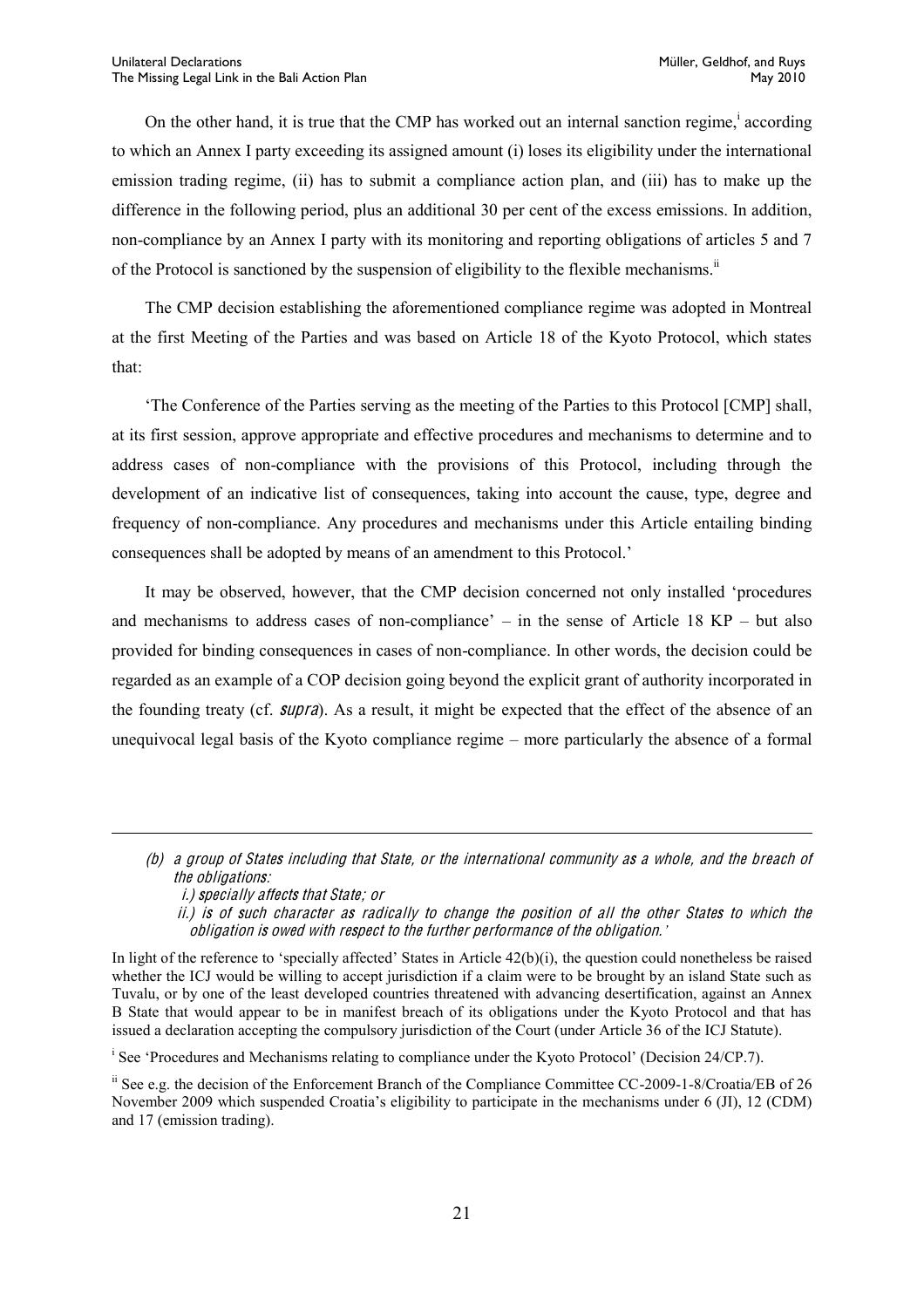amendment as prescribed by Article  $18$  KP  $-$  will arise when an enforcement decision would entail harsh consequences for a non-compliant Member State.<sup>i</sup>

As a result of the aforementioned 'amendment issue' and because the sanction of making up the difference plus 30 per cent of the excess emissions in the following commitment period has little meaning as long as there is no second commitment period, the compliance regime of the Kyoto Protocol would appear less severe than one might conclude at first sight.<sup>11</sup>

Still, this does not detract from the fact that the Kyoto Protocol is a legally binding instrument.<sup>iii</sup> Nor does it imply that the Kyoto regime does not exert any 'compliance pull' whatsoever. However, it appears that the Protocol derives its 'compliance pull' mainly from factors other than the existence of an actual sanction regime. Indeed, the Protocol seems to be built along what the Chayeses have described as a 'management model', based on reporting and data collecting obligations, periodical review etc., rather than an 'enforcement model'.<sup>iv</sup> In addition, it is clear that for a high-profile multilateral treaty, which the Kyoto Protocol undoubtedly is, 'peer pressure' and 'naming and shaming' are forces to be reckoned with.

#### <span id="page-24-0"></span>5 Unilateral Declarations

 $\overline{a}$ 

#### <span id="page-24-1"></span>5.1. THE PRINCIPLE RECOGNIZED BY THE ICJ

Earlier, we attested that, in addition to the more 'traditional' sources of international law, such as treaties and custom, 'unilateral acts and statements' may also give rise to legal rights and obligations under international law. By way of illustration, reference was made to the US and Soviet declarations in relation to the Strategic Arms Limitation Talks (Section 2). Another prominent example is the declaration issued in 1957 by the Egyptian government concerning the use of the Suez Canal, in which certain international obligations were accepted. The declaration was communicated to the UN

<sup>&</sup>lt;sup>i</sup> M. Montini, 'The compliance regime of the Kyoto Protocol' in W.Th. Douma, L. Massai and M. Montini (eds.), Th<sup>e</sup> Kyot<sup>o</sup> Protocol and Beyond. Legal poli<sup>c</sup>y <sup>c</sup>hallenge<sup>s</sup> <sup>o</sup>f <sup>c</sup>limat<sup>e</sup> <sup>c</sup>hange, Asser, The Hague, 2007, pp. 102 and 104-5.

ii Remark: in the event that the Kyoto Protocol were to be amended to address a second commitment period, it would appear desirable to simultaneously rectify the imperfect legal basis of the existing compliance regime.

iii For example, P. Cameron, 'History of climate change law and policy' in P.Q. Watchman (ed.), Climate Change: A Guide to Carbon Law and Practice, Globe Business Publishing, London, 2008, p 31; Y. Slingenberg, 'The international climate policy developments of the 1990s' in J. Delbeke et al (eds.), EU Energy Law. Volume IV. EU Environmental Law. The Greenhouse Gas Emission Trading Scheme, Claeys & Casteels, 2006.

<sup>&</sup>lt;sup>iv</sup> See in particular: A. Chayes and A.H. Chayes, *The new sovereignty: compliance with international regulatory* agreements, Harvard University Press, Cambridge, 1995, at 25, 271–85.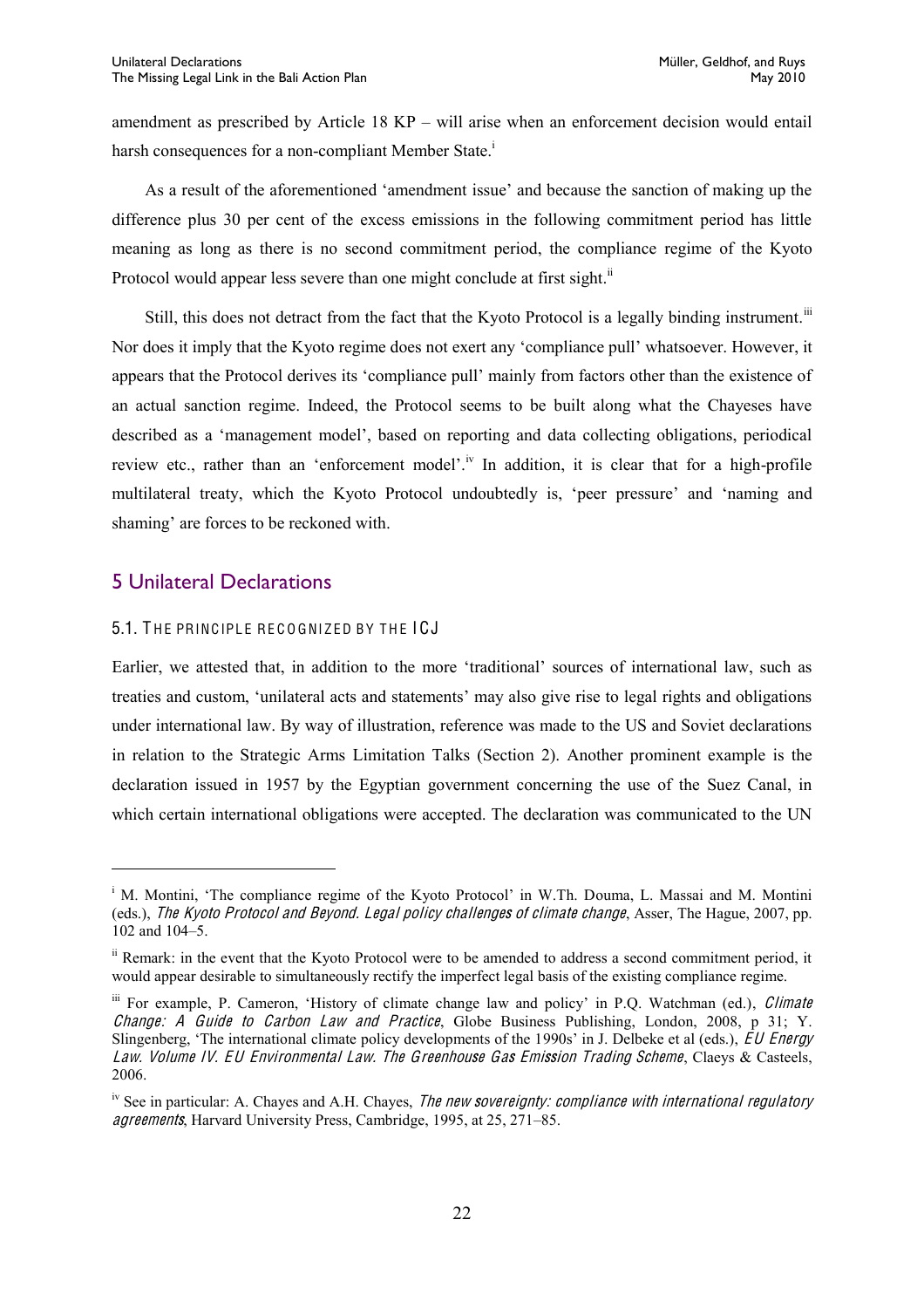Secretary-General, together with a letter explaining that it was to be considered as an 'international instrument' and registered as such by the UN Secretariat.<sup>1</sup>

The legally binding character of certain unilateral acts and statements was explicitly confirmed by the International Court of Justice in the 1974 Nuclear Test cases. In this case, Australia and New Zealand submitted a claim before the ICJ in relation to French nuclear tests.<sup>ii</sup> Interestingly, the Court concluded that France was legally bound by repeated public statements, made by French officials in preceding years, attesting that France would no longer conduct atmospheric nuclear testing in the Pacific Ocean. The Court explained that for unilateral acts to have legal consequences, (1) the acts should be public or generally known, and (2) should show the intention of the State to be bound. As long as the act was explicit and unambiguous, the form was deemed irrelevant. There was moreover no requirement of a *quid pro quo* or of any subsequent acceptance or response by other States.<sup>iii</sup>

In the Frontier Dispute case, the ICJ moreover recognized that in order to be 'legally binding', unilateral acts and statements must not necessarily be directed specifically to one or more individual State.<sup>iv</sup> The implication is that, when a State unilaterally assumes obligations, such as emission reduction targets, which are not 'owed' to any State in particular but which affect the international community as a whole, they may equally be regarded as sources of international law. At the same time, the Court warned that one should be cautious in deriving legally binding obligations from unilateral conduct, especially 'when it is a question of unilateral conduct not directed to any particular recipient'.<sup>v</sup> In other words, in the latter case, the threshold of proof as to the existence of an intent to be bound should be applied particularly strictly.

#### <span id="page-25-0"></span>5.2. CONDITIONS - THE GUIDING PRINCIPLES

 $\overline{a}$ 

Authoritative guidance on the preconditions and binding impact of Unilateral Declarations can be found in the *'Guiding Principles applicable to unilateral declarations of States capable of creating* 

<sup>&</sup>lt;sup>i</sup> See I. Brownlie, *International Law*, OUP, Oxford, 7th ed., 2008, at 641.

ii ICJ, Nuclear Test Case (New Zealand & Australia v. France), Judgment of 20 December 1974, paragraphs 43 et seq. Consider also: PCIJ, Legal Statu<sup>s</sup> <sup>o</sup>f Eastern Greenland, Judgment of 5 April 1933, Series A/B53.

 $\frac{\text{iii}}{\text{ii}}$  I. Brownlie, *International Law*, OUP, Oxford, 7th ed., 2008, at 641.

<sup>&</sup>lt;sup>iv</sup> ICJ, *Frontier Dispute Case (Burkina Faso v. Mali)*, Judgment of 22 December 1986, paragraphs 39–40.

<sup>&</sup>lt;sup>v</sup> Ibid. The Court moreover emphasized that, in the context of the *Nuclear Test* cases, the French government could not have expressed an intention to be bound 'otherwise than by unilateral declarations'. Also urging a cautious approach: ICJ, North Se<sup>a</sup> Continental Shelf (Federal Republi<sup>c</sup> <sup>o</sup>f Germany <sup>v</sup>. Denmark & <sup>t</sup>h<sup>e</sup> Netherlands), Judgement of 20 February 1969, paragraphs 27–8.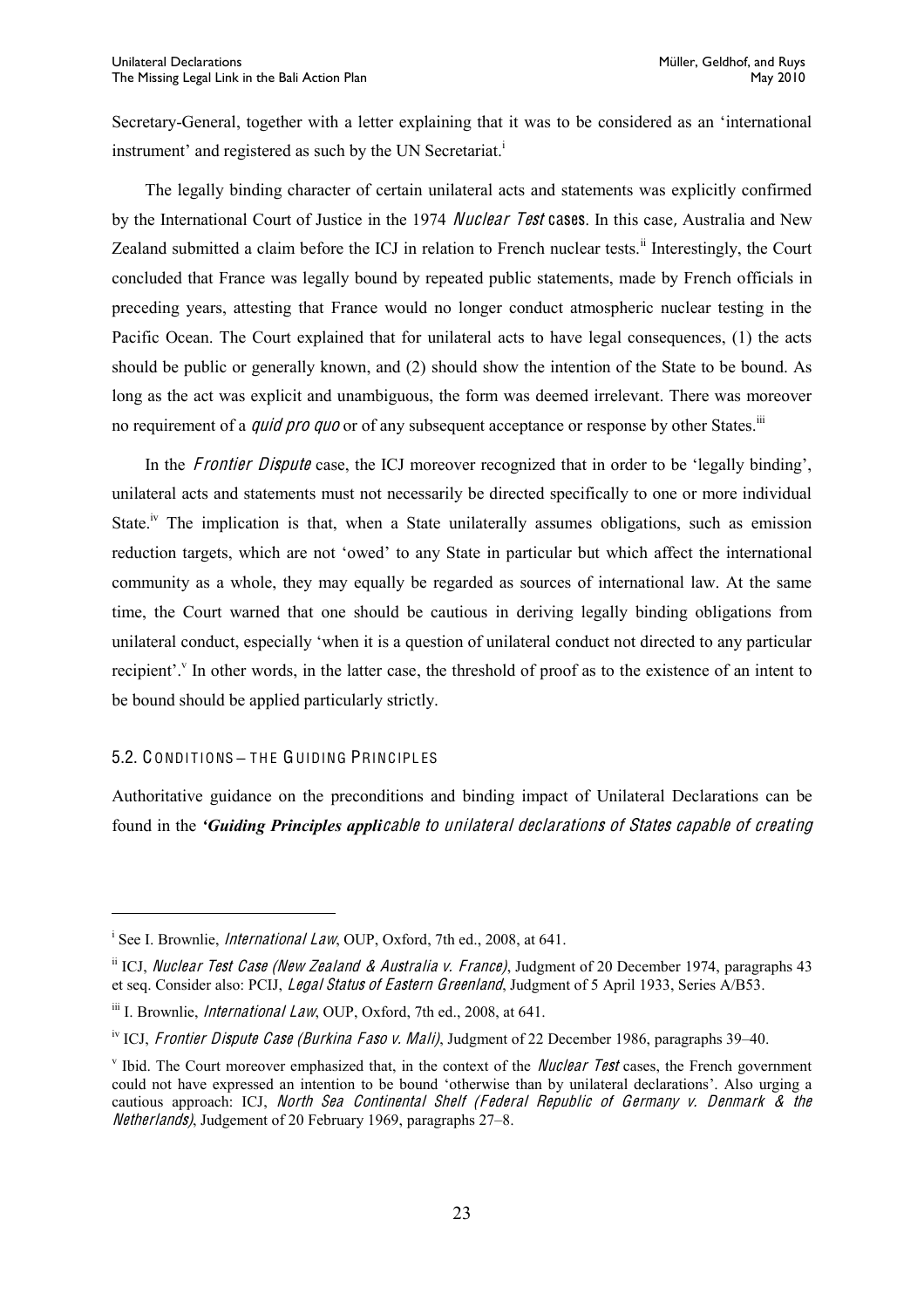*Legal obligations'* adopted by the International Law Commission (ILC) in 2006.<sup>†</sup> The first principle unequivocally confirms that '[d]eclarations publicly made and manifesting the will to be bound may have the effect of creating legal obligations. When the conditions for this are met, the binding character of such declarations is based on good faith; States concerned may then take them into consideration and rely on them; such States are entitled to require that such obligations be respected.'

Principle 1 thus essentially reiterates the two requirements spelled out by the ICJ in the *Nuclear* Test cases. The fourth Guiding Principle adds a supplementary requirement: 'A unilateral declaration binds the State internationally *only if* it is made by an authority vested with the power to do so.' At the same time, in accordance with the law of treaties,<sup>ii</sup> the provision affirms that '[b] $\gamma$  virtue of their functions, heads of State, heads of Government and ministers for foreign affairs are competent to formulate such declarations.<sup>iii</sup> Hence, if either of the aforementioned authorities would issue a Unilateral Declaration, stating that his or her country will assume binding emission reduction targets, the State concerned would be legally bound at the international level, regardless of the precise parameters of the person's constitutional prerogatives.<sup>iv</sup>

Principles  $3$ ,  $5$ <sup>vi</sup> and  $7$ <sup>vii</sup> elaborate on the idea that, while the precise form of a Unilateral Declaration (written or oral) is immaterial, it will only entail obligations for the formulating State if it is stated 'in clear and specific terms', taking account of the circumstances at hand.

In accordance with the ICJ's *Frontier Dispute* judgment, Principle 6 recognizes that Unilateral Declarations 'may be addressed to the international community as a whole, to one or several States or

<sup>&</sup>lt;sup>i</sup> ILC, 'Guiding Principles applicable to unilateral declarations of States capable of creating legal obligations, with commentaries thereto', 2006, available at

http://untreaty.un.org/ilc/texts/instruments/english/commentaries/9\_9\_2006.pdf.

ii Cf. Article 7(2), 46 Vienna Convention on the Law of Treaties; Article 3 of the ILC Draft Articles on State responsibility.

iii ILC, 'Guiding Principles', Principle 4: '(...) Other persons representing the State in specified areas may be authorized <sup>t</sup><sup>o</sup> bind it, <sup>t</sup>hrough <sup>t</sup>heir declarations, in area<sup>s</sup> falling within <sup>t</sup>heir <sup>c</sup>ompetence.*¶*

iv Thus, the Commentary to 'Principle 4' observes that in the case of a declaration by the Colombian Foreign Minister about Venezuelan sovereignty over the Los Monjes archipelago, 'the note itself was set aside in domestic law because its author had no authority to make such a commitment, yet the Colombian authorities did not challenge the validity of the commitment at the international level.' Ibid.

v *'To determine the Legal effects of such declarations, it is necessary to take account of their content, of all the* factual <sup>c</sup>ircumstance<sup>s</sup> in which <sup>t</sup>hey <sup>w</sup>er<sup>e</sup> <sup>m</sup>ade, and <sup>o</sup>f <sup>t</sup>h<sup>e</sup> <sup>r</sup>eaction<sup>s</sup> <sup>t</sup><sup>o</sup> which <sup>t</sup>hey gav<sup>e</sup> rise.*¶*

<sup>&</sup>lt;sup>vi</sup> *'Unilateral declarations may be formulated orally or in writing.'* 

vii *µ*<sup>A</sup> unilateral <sup>d</sup>eclaration <sup>e</sup>ntail<sup>s</sup> obligation<sup>s</sup> <sup>f</sup>or <sup>t</sup>h<sup>e</sup> <sup>f</sup>ormulating <sup>S</sup>tat<sup>e</sup> only <sup>i</sup><sup>f</sup> <sup>i</sup><sup>t</sup> <sup>i</sup><sup>s</sup> state<sup>d</sup> in <sup>c</sup>lear and <sup>s</sup>pecifi<sup>c</sup> terms. In th<sup>e</sup> <sup>c</sup>as<sup>e</sup> <sup>o</sup>f doubt <sup>a</sup><sup>s</sup> t<sup>o</sup> th<sup>e</sup> <sup>s</sup>cop<sup>e</sup> <sup>o</sup>f th<sup>e</sup> obligation<sup>s</sup> <sup>r</sup>esulting fro<sup>m</sup> <sup>s</sup>uch <sup>a</sup> declaration, <sup>s</sup>uch obligation<sup>s</sup> <sup>m</sup>ust b<sup>e</sup> interpreted in <sup>a</sup> <sup>r</sup>estrictiv<sup>e</sup> <sup>m</sup>anner. In interpreting th<sup>e</sup> <sup>c</sup>ontent <sup>o</sup>f <sup>s</sup>uch obligations, <sup>w</sup><sup>e</sup>ight <sup>s</sup>hall b<sup>e</sup> giv<sup>e</sup><sup>n</sup> first and foremost t<sup>o</sup> th<sup>e</sup> text <sup>o</sup>f th<sup>e</sup> declaration, togethe<sup>r</sup> with th<sup>e</sup> <sup>c</sup>ontext and th<sup>e</sup> <sup>c</sup>ircumstance<sup>s</sup> in which it wa<sup>s</sup> formulated.*¶*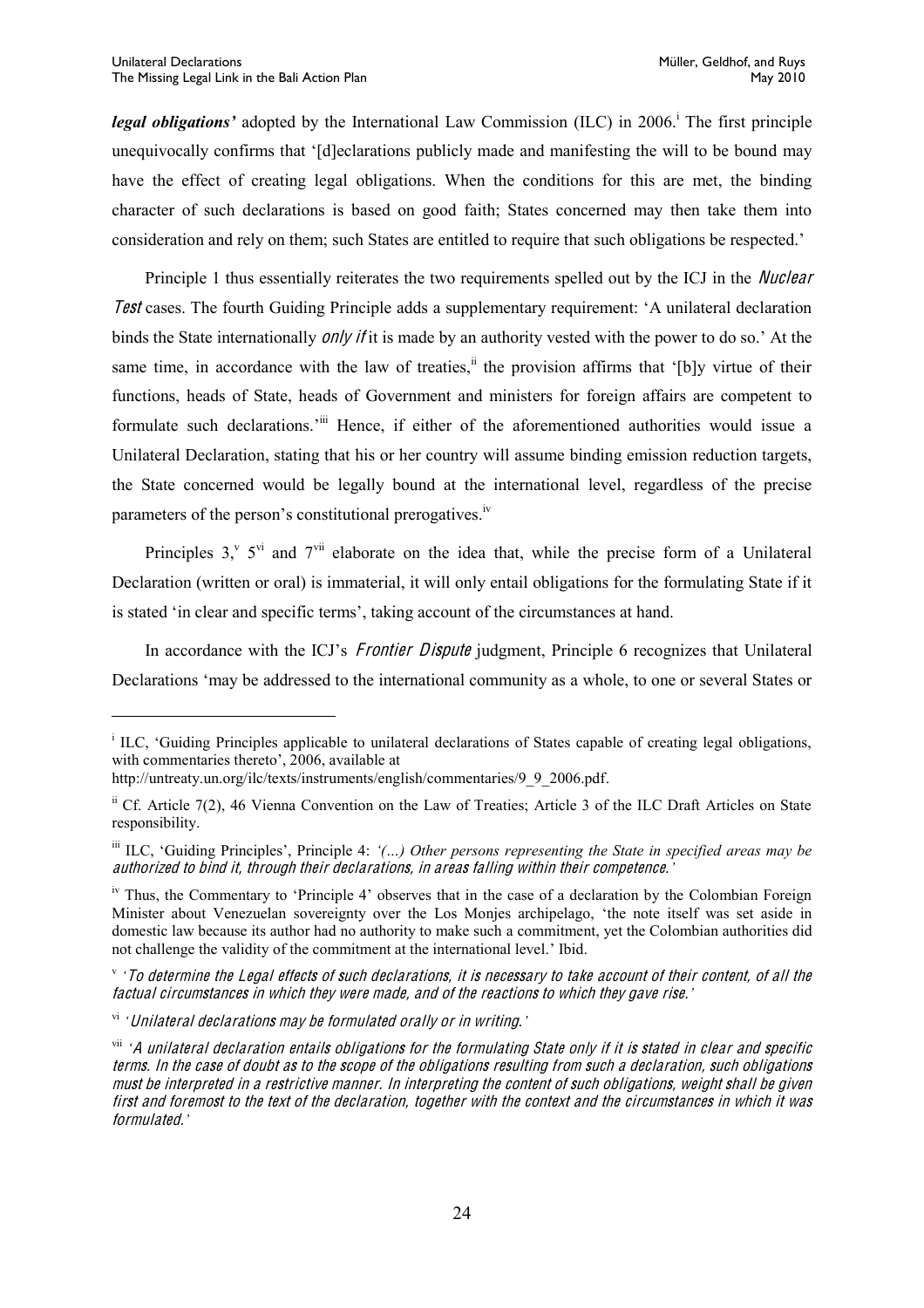to other entities'. Last but not least, Principle 10 stresses that a Unilateral Declaration that has created legal obligations for the State making the declaration<sup>i</sup> cannot be revoked arbitrarily: 'In assessing whether a revocation would be arbitrary, consideration should be given to: (a) any specific terms of the declaration relating to revocation; (b) the extent to which those to whom the obligations are owed have relied on such obligations; (c) the extent to which there has been a fundamental change in the circumstances.'

Interestingly, the ILC's Commentary on the 'Guiding Principles' contains an extensive analysis of the ICJ's case law on the topic, and makes reference to a variety of relevant precedents. Apart from the aforementioned declaration by Egypt on the Suez Canal and French statements on nuclear testing, examples include among others: Jordan's waiver of claims to the West Bank territories; the 'Ihlen Declaration' by the Norwegian Foreign Minister on the topic of Denmark's sovereignty over Greenland; Swiss statements concerning the privileges and immunities of United Nations staff; a declaration by the Colombian Foreign Minister about Venezuelan sovereignty over the Los Monjes archipelago; a declaration by the Cuban Foreign Minister concerning the supply of vaccines to Uruguay,  $etc.<sup>ii</sup>$ 

#### <span id="page-27-0"></span>5.3. UNILATERAL DECLARATIONS CONCERNING GREENHOUSE GAS EMISSION REDUCTIONS

It is therefore perfectly possible for Unilateral Declarations to entail legally binding obligations for the State concerned, including *obligations pertaining to emission reduction targets and the like*. The essential conditions are that the declarations are public and/or generally known, and that they clearly reflect an intention to be bound. In the case of a formal, written statement – possibly deposited with the UN Secretariat or the UNFCCC Secretariat – everything would hinge upon the actual text of the statement and the surrounding context. If the statement were to be cast in terms of being voluntary, or as a political commitment of some sort, it should not be regarded as a source of international law. In contrast, if the statement were to unequivocally proclaim that the State concerned considers itself bound by the  $-$  conditional or unconditional  $-$  obligations mentioned therein, there would be no doubt as to its legally binding character. Furthermore, it must be recalled that the official issuing the declaration should be competent to do so, albeit with the notable qualification that heads of State, heads of Government or Foreign Ministers are in any event considered competent to bind their

<sup>&</sup>lt;sup>i</sup> Remark: as recognized in Principle 9, unilateral declarations cannot result in obligations for other States. By analogy: Articles 34-5 Vienna Convention on the Law of Treaties (on the (im)possibility for treaties to entail obligations for third parties).

<sup>&</sup>lt;sup>ii</sup> ILC, 'Guiding Principles'. For an extensive analysis, see: 'ILC, Eighth Report on unilateral acts of States: consideration of certain acts', 26 May 2005, Doc. A/CN.4/557, available at http://untreaty.un.org/ilc/guide/9\_9.htm.